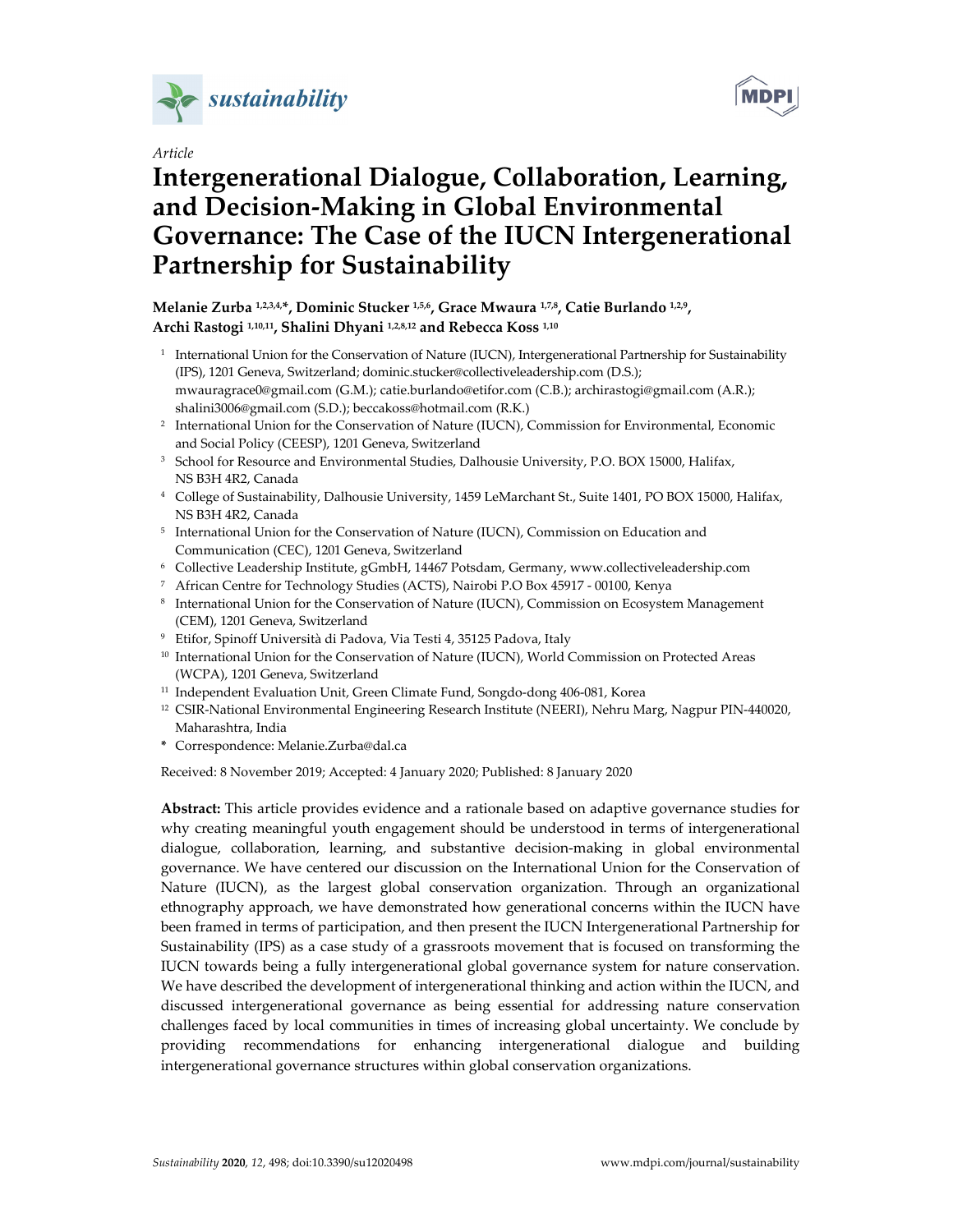**Keywords:** global environmental governance; intergenerational collaboration; intergenerational decision‐making; intergenerational dialogue; intergenerational learning; international; IUCN; biodiversity conservation; nature conservation

# **1. Introduction: Global Environmental Governance and the International Union for Conservation of Nature (IUCN)**

Global environmental governance organizations are currently vexed by increasingly rapid environmental change and conservation issues that are confounded by large-scale, protracted conflict and humanitarian crises such as war and the global refugee crisis [1,2]. Leadership within nature conservation organizations is struggling to respond to such complex challenges and new forms of support are required towards developing long-term strategic planning and on-the-ground action [3]. Connected to this is a significant policy and planning gap within conservation literature and practice regarding the role of intergenerational collaboration in global governance processes [4,5]. This gap exists despite ongoing acknowledgements by global organizations of the importance of considering "the needs of the present without compromising the ability of future generations to meet their own needs", as was famously articulated in the United Nations Brundtland Report "Our Common Future" (1987) [6], which, despite critiques and updated thinking, continues to be a touchstone for sustainable development discourse and practice [7]. In referring to future generations, the Brundtland Report forms a key foundational document for the emerging recognition of intergenerational governance as a principle of governance of global resources. Other important global environmental governance movements and frameworks such as the Earth Charter (2000), initiated by the United Nations (UN) and carried forward by over 6000 diverse organizations and individuals (including IUCN and UNICEF), include language explicitly stating a shared responsibility to youth and future generations [8]. More recently, the UN Secretary‐General's Report on Intergenerational Solidarity and the Needs of Future Generations (2013) emphasized the importance of focusing on environmental management and stewardship with regards to the needs of future generations [9].

The International Union for the Conservation of Nature (IUCN), the largest global conservation organization (by number of members), has also made efforts to focus on young and future generations, motivated especially by the former South African President Nelson Mandela's address to the 2003 IUCN World Parks Congress in Durban, which challenged conservationists to engage more meaningfully with young people.

It is well known that, among those who are preoccupied with the future of protected areas, there are a great many grey heads and far too few youthful ones. I am told that under‐ representation of the youth is a widespread phenomenon in many fields associated with protected area management. This is of course a matter for concern because without the involvement of the youth, the future cannot be secured [10].

The IUCN's organization structure is composed of 1300 member organizations and states, six Commissions of experts working in different focus areas, and a decentralized Secretariat accountable for the administration of the IUCN Global Programme [11]. Since Durban, young IUCN Commission members have been making efforts to engage youth (defined by the IUCN as being up to 35 years of age) and make intergenerational connections throughout the Union via supporting young professional networks and activities led by IUCN Commissions [12]. However, despite such efforts, the IUCN continues to struggle and has been criticized for not institutionalizing youth engagement in the structure of the IUCN. For example, the WCPA Young Professionals Pact, which emerged from the 2013 IUCN World Parks Congress in Sydney, noted a lack of intergenerational equity within environmental governance and called for youth to be "engaged in decision-making in every level", including at the global level [13]. The response of the IUCN to the ongoing push for intergenerational collaboration has been to put "engaging the next generations" back on the agenda for the IUCN World Conservation Congress to be held in Marseille in 2020, which will set the global conservation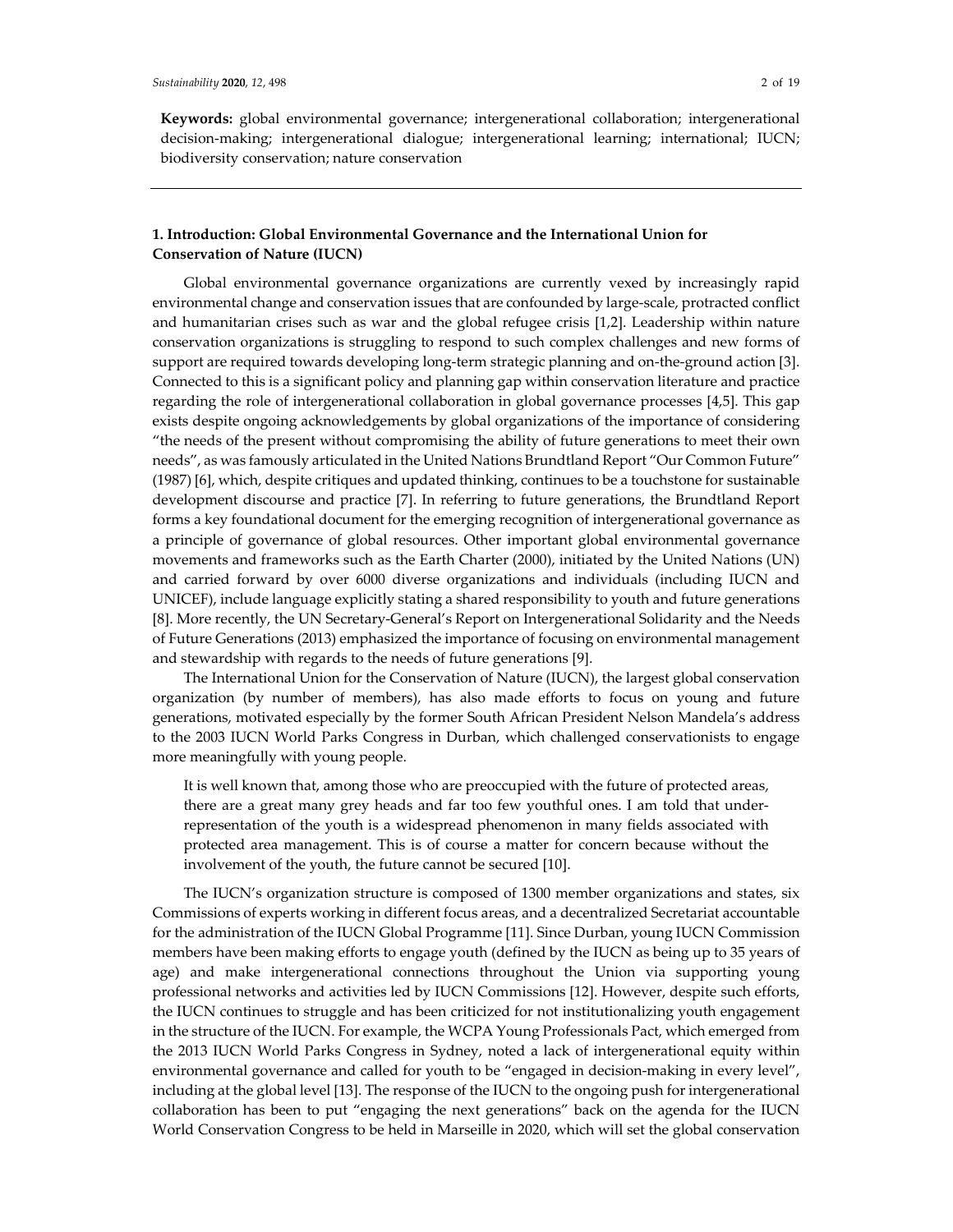agenda for the following four years [14]. Furthermore, the IUCN 2017–2020 Programme emerging from the 2016 IUCN WCC in Hawai'i states:

Over the long term, IUCN's Mission, and the global agenda for 2030, depend as much on people caring today as caring tomorrow; it depends as much on the leaders of today as the leaders of tomorrow. IUCN will ensure that young people can find their place in the 2017– 2020 Programme, and challenge all parts of the Union to inspire youth to take forward the cause of conservation and sustainable development, but also to be inspired by the energy, passion and commitment of a new generation .... In particular, there is a need to inspire and engage youth and to promote stronger intergenerational partnerships. IUCN's Commissions have a critical role to play in attracting and inspiring young people to value nature and to become involved in nature conservation and sustainability issues. [15].

Statements like the above demonstrate a clear intent by the IUCN to make significant efforts to create intergenerational collaboration in conservation; however, it remains unclear whether institutions like IUCN are willing to change their governance structures to institutionalize intergenerational collaboration and meaningful engagement of young people at all levels of decisionmaking.

This article uses a framework based on adaptive governance to critically present the experiences of an intergenerational, grassroots initiative's journey and achievements towards formalization within the IUCN. The framework and our organizational autoethnographic approach allowed us to explore youth engagement within global environmental governance in terms of dialogue, collaboration, learning, and substantive decision‐making. Through our organizational autoethnography, we present the IUCN Intergenerational Partnership for Sustainability as a case study of a grassroots movement that is focused on transforming the IUCN towards being a fully intergenerational global governance system for nature conservation, and demonstrate how generational concerns within the IUCN have been framed in terms of participation. We discuss intergenerational governance as being essential for addressing nature conservation challenges faced by local communities in times of increasing global uncertainty. We conclude by providing recommendations for enhancing intergenerational dialogue and building intergenerational governance structures within global conservation organizations.

## **2. Framing Intergenerational Collaboration: Dialogue, Learning, and Decision‐Making in Global Environmental Governance**

Identity and sociohistorical contexts are inextricably linked, and understanding personal identity and intergenerational dynamics requires an awareness and accounting of macrosocietal changes and political, economic, and cultural variations within governance systems [16]. In particular, compared to previous times in history, younger generations have increasingly begun to play a stronger role in civic engagement and are demanding new roles and new governance systems [17]. The desired role of youth has shifted from having "their voices be heard" to youth being able to have a more direct impact on the development of policy and other guiding frameworks that may affect their communities and global issues. For instance, in October 2019, millions of school‐goers across the world marched in the Global Climate Strike in order to demonstrate solidarity and demand action to address climate change [18,19]. Spearheaded almost entirely by youth leaders, especially Greta Thunberg, a teenage activist from Sweden, the movement is characterized by large numbers, peaceful demonstrations, and young protestors [20]. Greta Thunberg's speech at the 2019 UN Climate Summit in New York illustrated the desired shift of power in the youth environmental movement.

You are failing us. But the young people are starting to understand your betrayal. The eyes of all future generations are upon you. And if you choose to fail us, I say: We will never forgive you. We will not let you get away with this. Right here, right now is where we draw the line. The world is waking up. And change is coming, whether you like it or not. [21]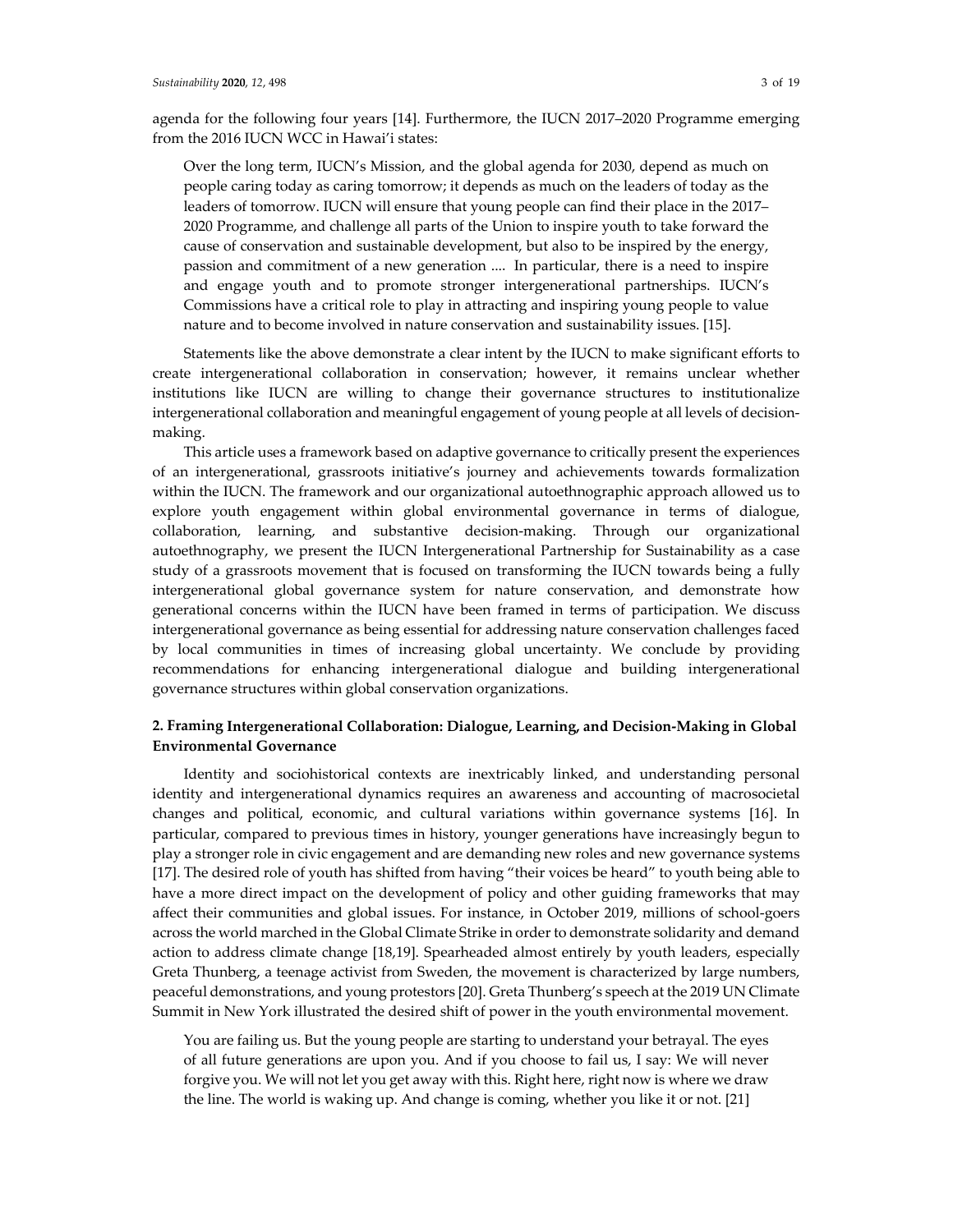Despite standing to benefit immensely by drawing on intergenerational platforms, multilateral systems have engaged only partially with the youth climate action movement and have continued to fail to involve youth leaders substantially in decision-making forums. For instance, the UN Climate Summit hosted by the Secretary‐General of the United Nations engaged Greta Thunberg and other leaders of the climate marches during the Youth Climate Summit. This was the first time that the UN had convened a summit for young people [22]. However, although the Youth Climate Summit included events with appearances by leaders of both sides, the events only superficially involved youth to "showcase their solutions" [23], and there was limited strategic engagement or policy dialogue including youth. It can be argued that the isolation of the Youth Climate Summit from the UN Climate Summit created limited outcomes for both in terms of creating tangible outcomes for fighting climate change. A more strategic engagement between the two (as alluded to in our framework of intergenerational governance) could have created advantages for all.

The shift towards leadership and grassroots action by youth has led to the need to develop frameworks for critically understanding the integral components of intergenerational governance and how they might interact as a complex and adaptive governance system. Broadly, "intergenerationality" refers to relations and interactions between generational groups [24–26]. There is a strong link between environmental governance and the concept of intragenerationality, with intergenerationality as either an enabler or precondition to sustainability. For example, Trovato and Guiffrida referred to the concept of "intergenerational solidarity" as the commitment of one generation to another to "guarantee the freedom of choice about the availability of natural and cultural resources" [27] (p. 2). Sovacool and Bulan stated that equity, including intergenerational equity, is one of the seven principles of sustainability (among prudence, responsibility, precaution, justice, governance, and compatibility) [28]. Other scholars have made critical links between intergenerationality and how a governance system might adapt to take on qualities that are necessary for adaptive governance and resilience [29–31]. Berkes and Ross provided a set of essential qualities that are necessary for community resilience [29], which have been related to intergenerational governance [29]. These qualities are: (i) "people–place connections", (ii) "values and beliefs", (iii) "knowledge", (iv) "skills and learning", (v) "social networks", (vi) "engaged governance (involving collaborative institutions)", (vii) "a diverse and innovative economy", (viii) "community infrastructure", (ix) "leadership", (x) and "a positive outlook, including readiness to accept change" [29].

In the face of the global environmental issues that are hallmarks of the Anthropocene, such as climate change and alarming losses of biodiversity, approaches to management that include intergenerational participation and adaptive learning will be essential [32–34]. For example, Isogai et al. identified the disruption of intergenerational knowledge transfer as a source of vulnerability in the face of a changing climate, and stated that "the loss of knowledge, coupled with an accelerated rate of environmental change, has made it challenging for northern Indigenous communities to adapt, and has the added potential to increase Indigenous youths' vulnerability to climate change impacts" [33] (p. 45). Such challenges indicate the clear need to build support for environmental governance systems to adapt, such as frameworks that demonstrate pathways for intergenerational collaboration, dialogue, and learning. It is clear that intergenerational governance and the inclusion of youth is recognized as being essential for resilience at the local/community level [29–31], and it is also well acknowledged that community‐level participation in global environmental governance is essential for developing equitable and effective policies and guiding frameworks [35,36]. Therefore, the link between intergenerationality and global environmental governance is an important one that remains unclear in the literature, requiring the development of a new guiding framework within which to critically understand the movement towards intergenerational global environmental governance.

In order to frame how systems for global environmental governance can include intergenerational collaboration and learning, we must work with a definition for governance that can account for groups of people, such as young people, who might be marginalized and working outside of organizational decision‐making processes. We found that Kooiman's definition of governance as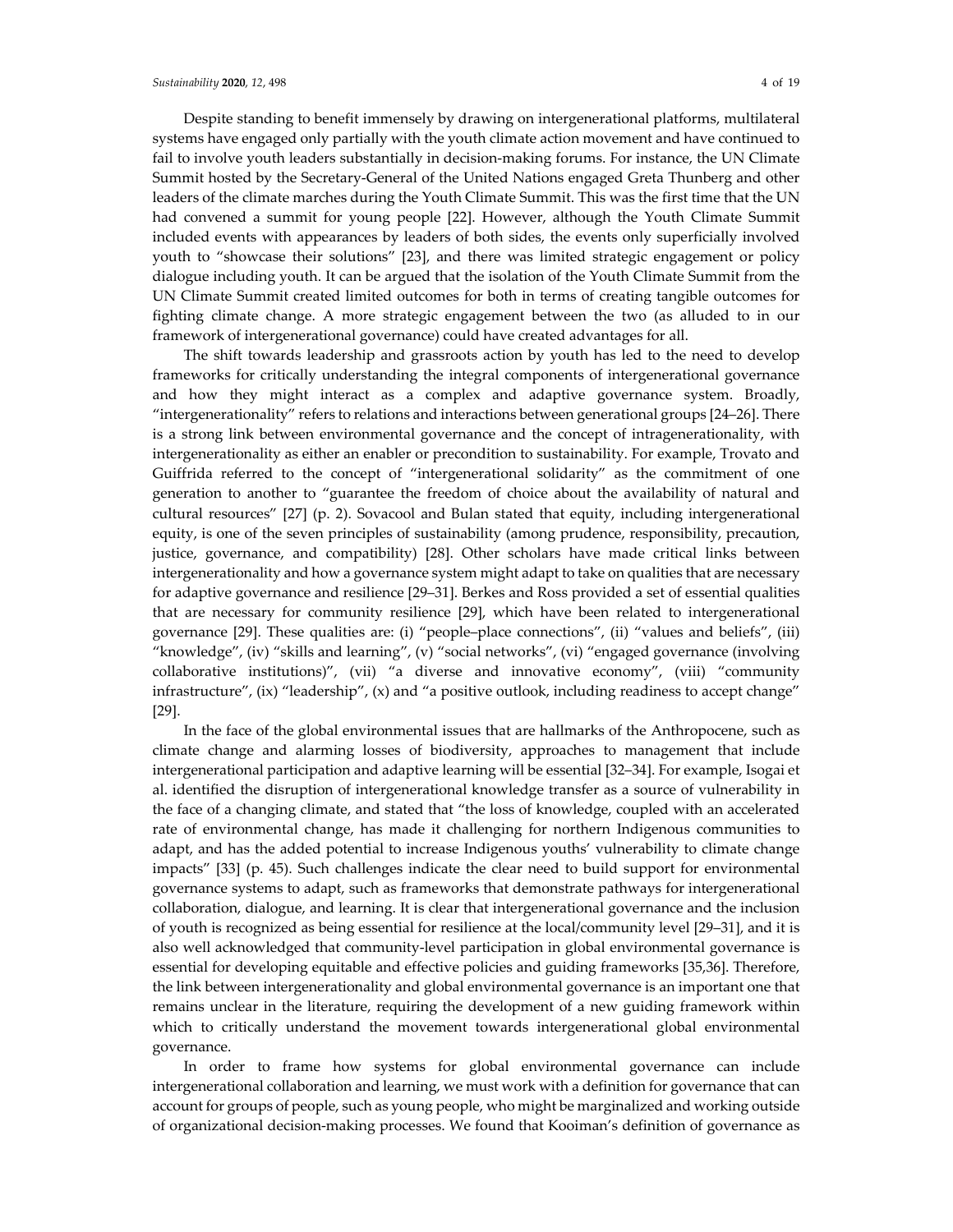"the totality of interactions, in which public as well as private actors participate, aimed at solving societal problems or creating societal opportunities" [37] is suitable for this purpose. Kooiman's definition creates the space to consider how processes such as collaboration and learning work towards overcoming structural barriers towards meaningful intergenerational participation and adaptive governance. How institutions are defined is also important to understanding how they might be transformed through adaptive processes, such as learning [37]. To this end, we used Crawford and Ostrom's characterization of institutions as the structures, rules, norms, and shared strategies that manifest in a variety of formal (e.g., the IUCN) to less formal (e.g., an ad hoc community group) social–political organizations [38].

Figure 1 illustrates our framework for global environmental governance as an adaptive intergenerational system. The framework highlights the intergenerationality of communities, as well as their qualities of resilience. Such communities are affected by global (e.g., climate change) and regional (e.g., deforestation) environmental degradation and crises, and in turn respond through various forms of physical, social, and/or political action. Global organizations that play central roles in directing and suggesting pathways for environmental governance (e.g., the IUCN) can benefit from the qualities of intergenerationality and resilience intrinsic to communities by engaging them in processes that also lead to two-directional dialogue and learning  $(e.g.,)$  learning by people in communities and global conservation organizations). However, in order to create outcomes for environmental governance, including meaningful outcomes for communities, participation, dialogue, and learning must result in substantive decision‐making, which often includes institutional transformation to support such new forms of decision‐making [39,40].



**Figure 1.** Global environmental governance as an adaptive, intergenerational system.

Guided by this framework, the following section focuses on the case of intergenerational partnership in the IUCN.

## **3. Approach: An Organizational Autoethnography**

The authors of this manuscript were a global team of IUCN Commission members and environmental professionals (e.g., professors, NGO managing partners, government scientists, private environmental consultants): the Co‐Conveners of the Task Force for the IUCN Intergenerational Partnership for Sustainability (IPS). The IPS is a case study well suited for generating knowledge relating to intergenerational global environmental governance because it is an example of a grassroots intergenerational movement that has become formally recognized as an IUCN working group. We used an organizational autoethnography approach to our self‐study [41,42], which has high potential to contribute to understanding of organizational development and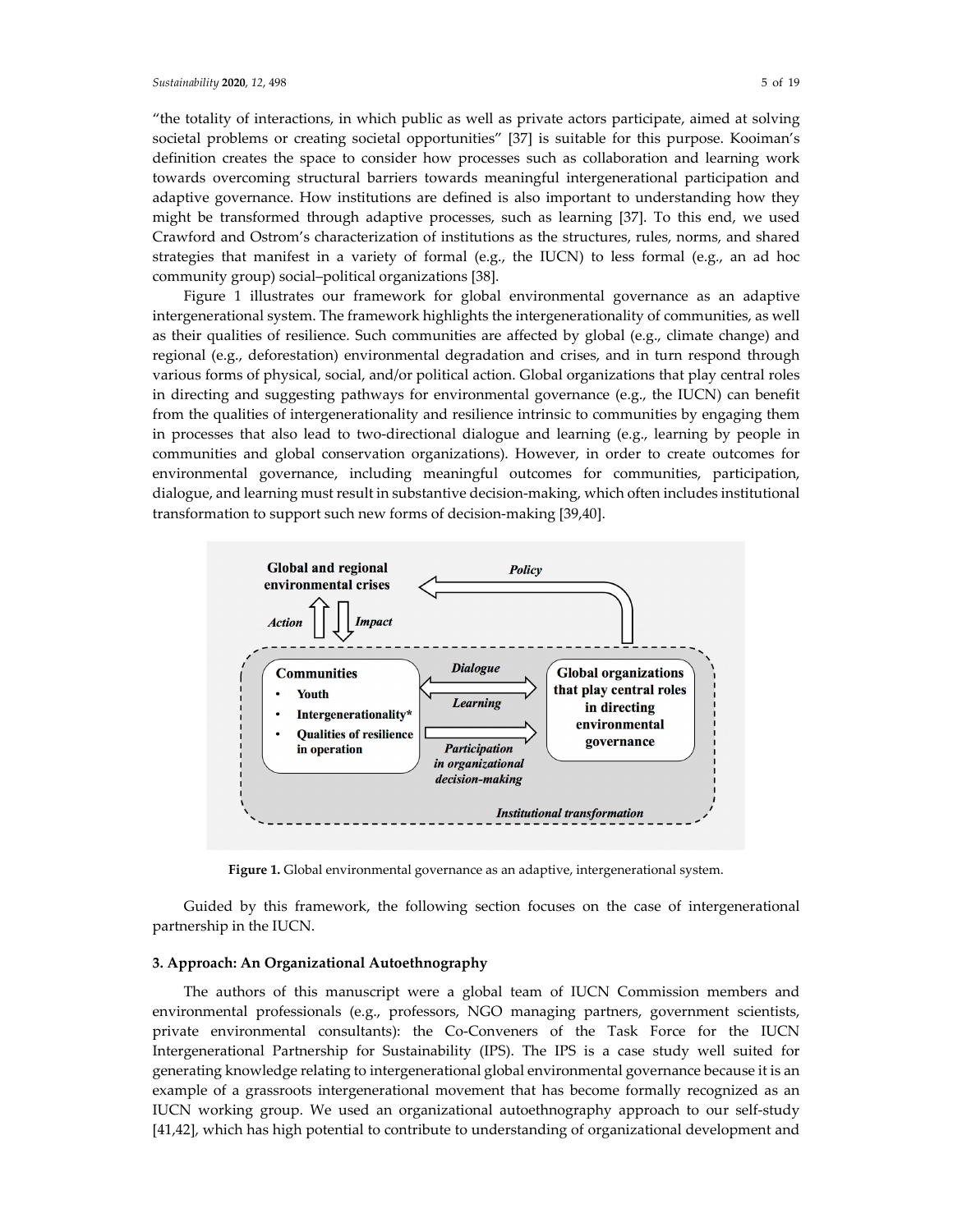the development of new governance systems [41]. The autoethnographic approach has roots in qualitative anthropology and sociology, and involves people being able to reflect on and describe their own experiences according to their own perspectives—an approach that has proven to be particularly important for accounting for the perspectives of people who are often marginalized in sociopolitical systems [42]. Boyle and Parry qualified the organizational autoethnographic approach as having three main elements: (i) "has the ability to connect the everyday, mundane aspects of organizational life with that of broader political and strategic organizational agendas and practices", (ii) "is more likely to unearth and illuminate the tacit and subaltern aspects of organization", and (iii) "is effective for exposing the vulnerable self through autobiographical processes [which] can be fraught with personal and professional risk" [41]. An organizational autoethnographic approach extends the self-reflection beyond the individual to the organization [41,42]. This approach therefore enabled us to be reflective about our experiences through the sharing of key moments (e.g., IUCN Resolutions) in the organizational development of the IPS along with the narrative (including meta‐ narrative, in particular around challenges) of our collective experiences. We highlighted dialogue, collaboration, learning, and decision‐making through our organizational autoethnography according to the guiding framework for intergenerational global environmental governance as an adaptive system (Figure 1). We have used a third-person style to report the results of our co-constructed organizational autoethnography, into which relevant literature and policy events are also woven to provide richness and credibility to the IPS narrative [41].

## **4. The Emergence of the IUCN Intergenerational Partnership for Sustainability (IPS)**

#### *4.1. The IUCN IPS: Toward Intergenerational Decision‐Making*

Overwhelmingly initiated by young people in partnership with members of more senior generations, the IUCN has passed important resolutions on youth engagement and intergenerational partnership and has, to a certain extent, included young people in intergenerational dialogue and decision‐making, including on IUCN Commission Steering Committees and on the IUCN Council. The IUCN has not, however, transformed itself as an institution to fully integrate an intergenerational approach in environmental governance processes. While a movement for youth engagement and intergenerational partnership is alive and well within the IUCN, structural changes have not been forthcoming.

As mentioned in the introduction, there was a strong call at the 5th IUCN World Parks Congress in 2003 in Durban, South Africa for greater youth engagement and intergenerational partnership in the Union [43]. Resonating from Mandela's strong words was the development and commitment by the IUCN Council to Outcome 6 of the Durban Action Plan, "Younger generations are empowered in relation to protected areas" [43]. This outcome represented the first step for young leaders within and engaging with IUCN Commissions and programmes of work to be officially recognized. Furthermore, Outcome 6 called on the Council to establish an "inter‐Commission task force on intergenerational integration within IUCN" to develop "a comprehensive programme of work to encourage institutions and organizations to engage younger generations (as well as older people) in decision-making" and "monitor the participation of younger people" [43]. Inspired by Durban, Resolution 3.029 was passed at the IUCN World Conservation Congress in Bangkok in 2004, calling for the "capacity-building of young professionals within the Union" [44]. Furthermore, the Declaration of CIVICUS's first ever Youth Assembly, held in Glasgow, Scotland in 2007, was titled a "Call for Intergenerational Collaboration—Make Change Happen" [45]. With contributions from the International Youth Coordinator at Earth Charter International at the time and future member of IUCN's intergenerational movement [46], the Declaration called for intergenerational dialogue and action on key, interrelated social and economic challenges, as well as on ecological crisis.

Young people are those who are currently feeling and will continue to feel the brunt of the depletion of natural resources, climate change, and the loss of biodiversity. Although some steps have been taken, the current economic and political system has shown almost no commitment to finding meaningful solutions to the ecological crisis. If trends continue at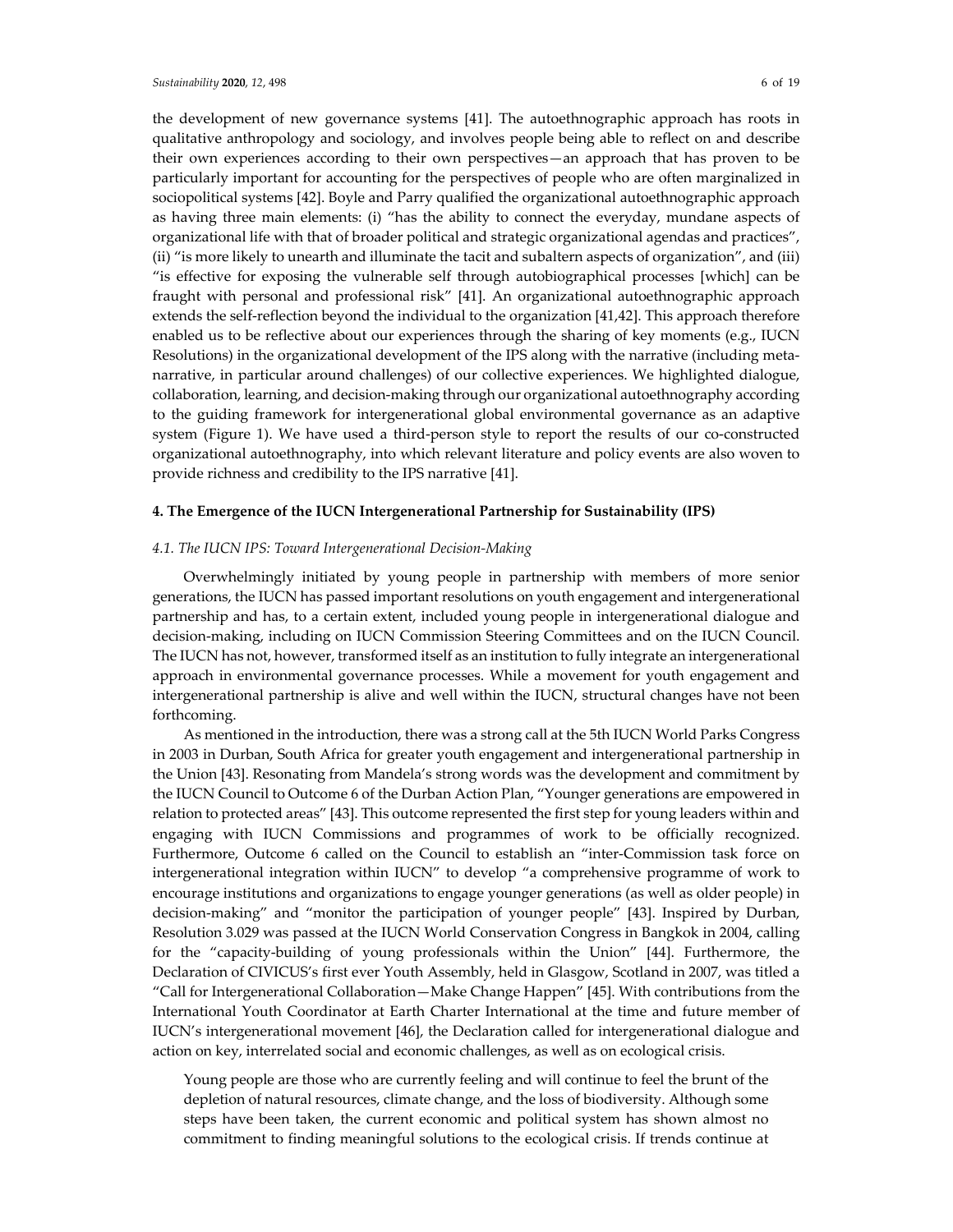current rates, ecological disaster will devastate life on Earth, rendering all development efforts futile [45].

Taking up this momentum, the current youth and intergenerational movement within the IUCN started in earnest leading up to the IUCN World Conservation Congress in Barcelona, Spain in 2008 with the participatory development of a "Framework for Forming Intergenerational Partnerships for Sustainability" at the 4th International Conference on Environmental Education in Ahmedabad, India and at the 16th Session of the Commission on Sustainable Development at UN Headquarters in New York City, United States [47]. The framework informed the drafting of the Earth‐Charter‐ inspired Resolution 4.098 on "intergenerational partnership: Fostering ethical leadership for a just, sustainable, and peaceful world," which was sponsored by the International Institute for Sustainable Development (IISD), the UN-mandated University for Peace, and the Center for Environmental Legal Studies at Pace University and was adopted by the IUCN Members' Assembly at the 2008 Congress [48]. Conceptualized in Ahmedabad and leading up to the same Congress in Barcelona, a "Buddy Experiment" was organized by Earth Charter International and the Hect Consultancy in collaboration with the Commission on Education and Communication (CEC; see Section 4.2).

In parallel with supporting the development and adoption of such resolutions, young people across the IUCN, with the support of some of their senior counterparts, were taking action to get involved in IUCN decision‐making processes. The IUCN's six volunteer commissions were a natural entry point, with more young people becoming members and even serving on Commission Steering Committees, for example on the 2008–2012 Steering Committees for the Commission on Education and Communication (CEC) and the World Protected Areas Commission (WCPA). These young Steering Committee members purposefully focused simultaneously on youth engagement and intergenerational partnership, forming Young Professionals Networks (YPNs) within their respective Commissions that worked across generations to help deliver on the Commission's mandate. Other Commissions followed suit with increases in youth membership, appointment of young leaders to Steering Committees (e.g., the Commission on Environmental, Economic, and Social Policy (CEESP), the Commission on Ecosystem Management (CEM), and the Commission on Environmental Law (CEL)), and development of Young Professionals Networks [49]. This process was strongly supported by articulate advocacy from young and senior members within the respective Commissions.

Momentum for youth engagement and intergenerational partnership continued to grow through concrete dialogues and partnerships (see Section 4.2) as well as further resolutions and publications, such as Resolution 8 on "Young professional involvement in Nature Conservation and the IUCN WCPA", passed at the 9th World Wilderness Congress in Merida, Mexico in 2009 with leadership from WCPA YPN members [49], and a featured article the same year on "Intergenerational Partnership for Sustainability" in the Soka Gakkai International Quarterly, putting forward the emerging principles and spirit of the growing intergenerational movement [50]. Members of CEC's YPN connected youth and climate in articles entitled "Children's Climate Forum in Copenhagen: Let's engage in intergenerational partnership!" in 2010 [51] and "We're in This Together: Five reasons why young people are needed to solve the climate crisis" in 2011 [52]. The CEC's YPN also conducted and published a survey of Commission Chairs in 2011 on the value of "Youth Engagement and Intergenerational Partnership across IUCN Commissions" [53]. This was intended to encourage greater and more meaningful participation of young people on Commissions, collaborating across generations to deliver on both Commission mandates and the IUCN's vision of biodiversity conservation.

Leading up to the 2012 IUCN World Conservation Congress in Jeju, South Korea, and led by the CEC and CEESP YPNs, many of these same young people convened an informal task force on Intergenerational Partnership for Sustainability (IPS Task Force) with their guiding principles taken from Resolution 4.098, which that they had co-written: "fostering ethical leadership for a just, sustainable and peaceful world" by recognizing and affirming that "many young persons have wellinformed, insightful, and innovative contributions to make towards conservation research and decision‐making processes, strategic planning and policy‐making, and effective action projects and programmes" [47]. Though the IUCN Council had committed to establishing such a task force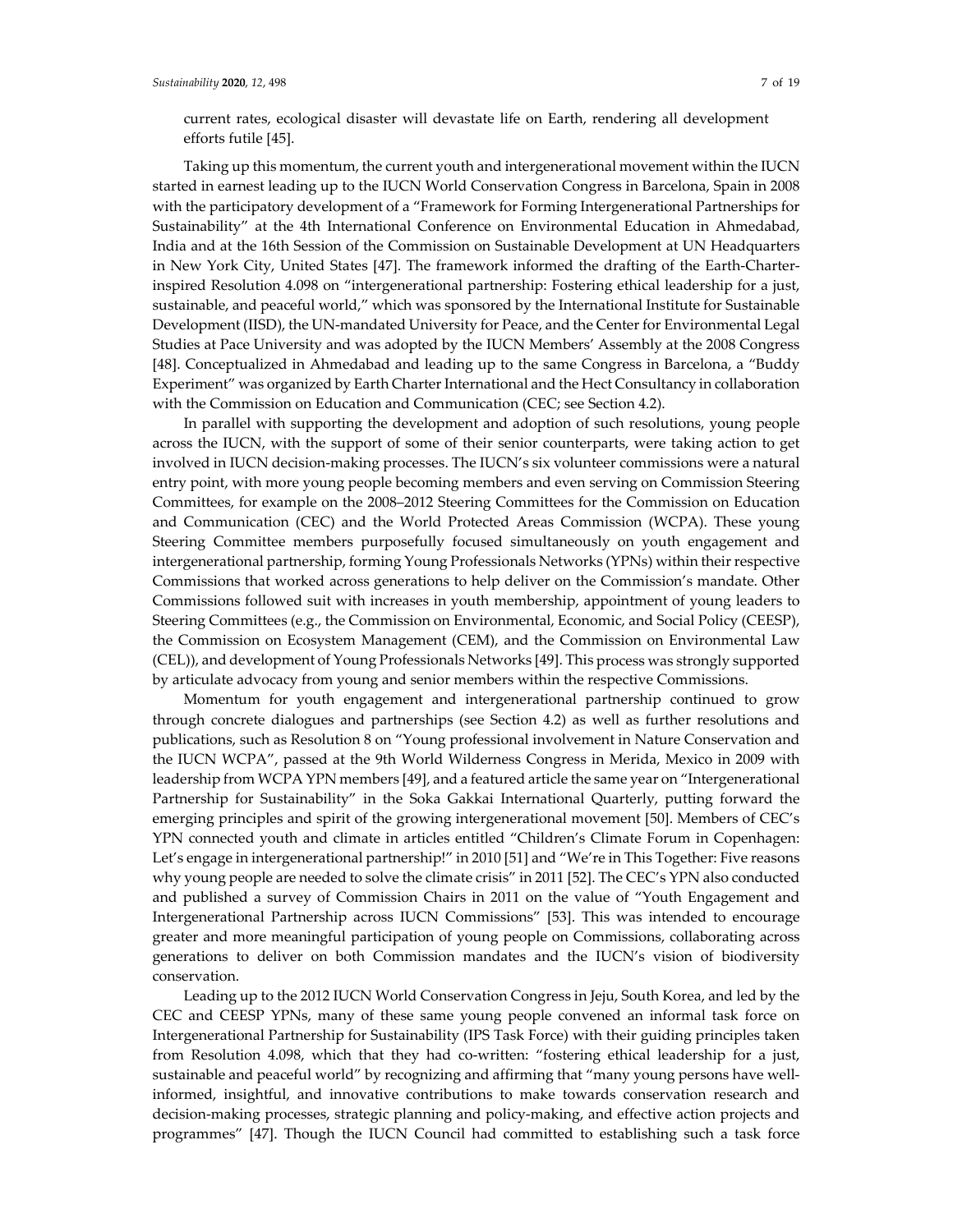through the Durban Action Plan eight years before [43], it took a grassroots, intergenerational movement to do so. The task force has sought to influence the highest decision‐making level of the Union (Figure 2), particularly influencing implementation of its programmatic work and governance. In 2011, in its first publication, the task force surveyed over 250 young professionals from across all IUCN Commissions in order to contribute to the design of the IUCN programme for 2013–2016, which was open for review by IUCN Members and Commissions [54].

The 2012 Congress was a major success in positioning intergenerational partnerships in the IUCN, e.g., through Resolution 008 on "Increasing youth engagement and intergenerational partnership across and through the Union" [44]. This resolution was collaboratively sponsored by over 10 IUCN members, including state and non‐governmental organizations, and drafted by a diverse team of young professionals and their senior colleagues. The Congress also saw an unprecedented level of engagement with and by young people, including multiple action‐oriented workshops, publications (e.g., *Community Voices* by Zurba et al. 2012) [55], and a logo competition and launch for the IPS movement. The IPS Task Force organized an intergenerational engagement workshop through which a strategic, Union‐wide plan on mainstreaming intergenerational partnerships in IUCN programmes was shared and further developed. An YPN member from India who had dedicated himself to working on coastal conservation was honored with the first-ever CEC Chair's Youth Award. Additional youth awards were subsequently organized by more Commissions, e.g., CEL, CEM, and WCPA. Though ultimately unsuccessful, the Congress also saw a young woman from Canada running on a youth engagement and intergenerational partnership platform for a seat on the Council. Given the renewed focus and momentum, the 2012–2016 Council appointed a young Kenyan woman, a Co‐Convener of the IPS Task Force, to the Council within the year.

Following the Congress, members of YPNs from across Commissions remained active in environmental governance processes. Intergenerational partnership was a cross-cutting theme at the IUCN World Parks Congress in Sydney in 2013, when the WCPA YPN led the development of "Our Pact for Parks, People, and the Planet," an urgent, rousing call to intergenerational action [13]. The 2013 World Wilderness Conference in Salamanca, Spain adopted Resolution 9 on co‐creating "a new generation of conservation", supporting young conservation leaders and Resolution 10 on "The critical importance of youth and young professionals as rising leaders in successful nature conservation and human development" [50].

In less than a year after its establishment, the IPS Task Force was led by a young team of Co‐ Conveners representing all Commissions and had 100 members of different ages representing more than 40 countries [49]. The 2012 Congress had helped to solidify the vision of the IPS Task Force to "Develop and strengthen intergenerational dialogue, learning, and collaboration between established and emerging sustainability leaders across and through the Union that increase critical thinking, creativity, and strategic action for biodiversity conservation." The central goal of the IPS movement is to "Contribute to enhancing current and emerging leadership—especially within and through the IUCN—to help address complex global challenges, especially climate change, biodiversity loss, poverty, and gender inequity" [49]. The IPS is a model of collaboration based on "respect and care for the community of life, the Earth, and future generations" (Earth Charter, 2000, [8]). It consists of exchange of experiences and new ideas, collaboration, and action between women and men of different generations and cultures, working toward the common vision of a "just, sustainable, and peaceful world" (Earth Charter, 2000 [8] and IUCN Resolution 4.098 [48]). The "IUCN Task Force on Intergenerational Partnership for Sustainability" was formally recognized by the IUCN Council in 2014, in large part due to the efforts of the IPS Task Force Co‐Convener who had been appointed to the Council. The leadership of the Task Force embraces intergenerationality by seeking advisors from the various Commissions, Council, and Secretariat. It embraces inclusivity, ensuring a representation of each active Commission and continent where IUCN has a presence. This allows for the inclusion of diverse issues relating to intergenerationality and biodiversity conservation.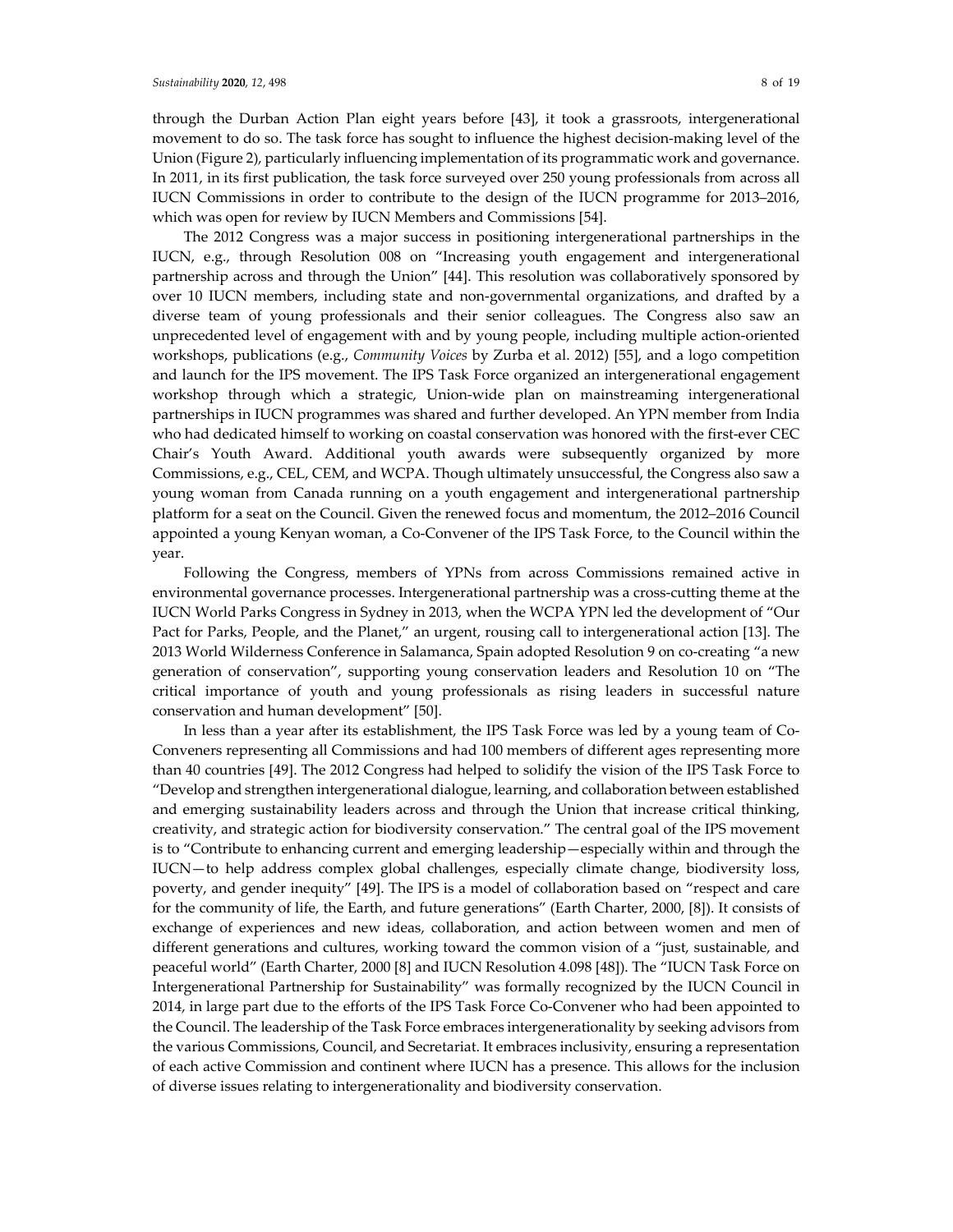



**Figure 2.** Diagram of the IPS movement in and beyond the IUCN. WCC: World Conservation Congress; YPN: Young Professionals Network; IUCN: International Union for the Conservation of Nature; IPS: Intergenerational Partnership for Sustainability; CEC: Commission on Education and Communication; CEESP: Commission for Environmental, Economic and Social Policy; CEL: Commission on Environmental Law; CEM: Commission on Ecosystem Management; WCPA: World Commission on Protected Areas.

The IUCN IPS Programme for the 2014–2018 period included three areas of work. Under the first area—increasing youth participation and intergenerational partnerships across and beyond the IUCN—the IPS Task Force and YPNs advocated for the inclusion of young persons in substantive decision‐making through IUCN leadership roles in the Commissions and in the Council. A limited number of intergenerational capacity‐building activities and internships were designed and implemented. The IPS movement also continued to advocate for the participation of young people in strategic conservation events with, for example, the IUCN World Conservation Congress in Hawaii in 2016 highlighting intergenerational partnership as a cross-cutting theme. Under the second area of work, the IPS Task Force collaborated with IUCN Members, Secretariat, Commissions, and other partners to establish stronger partnerships. Several of these partnerships, for example with Parks Canada, funded the participation of young people in environmental governance events. Though unsuccessful, the IPS Task Force also worked closely with the IUCN Secretariat to establish an Intergenerational Fund through IUCN, its member organizations, and partners to fund participation of youth in conservation decision‐making processes, as well as concrete, intergenerational projects for biodiversity conservation. Under the third area of work, the IPS Task Force worked on enhancing knowledge and action on conservation of nature across generations. The main activity relating to this area of work was the successful implementation of the iAct Dialogues for Sustainability (see Section 4.2). This increased outreach and awareness led to creative communications and publications, e.g., the IUCN Communication, Education, and Public Awareness (CEPA) publication for the Convention on Biological Diversity (CBD).

Despite having been recognized by the IUCN Council in 2014, the IPS Task Force and YPNs have never had a budget or a formal role in the IUCN governance processes. The appointment of YPN members to Commission Steering Committees and of IPS Task Force members to the Council has remained ad hoc. The IPS movement operates on the sidelines. Aside from occasional project‐specific funds, the Task Force's leadership and YPN members have worked on a voluntary basis with no dedicated, paid staff to support their initiatives. A precedent for truly integrating IPS across the full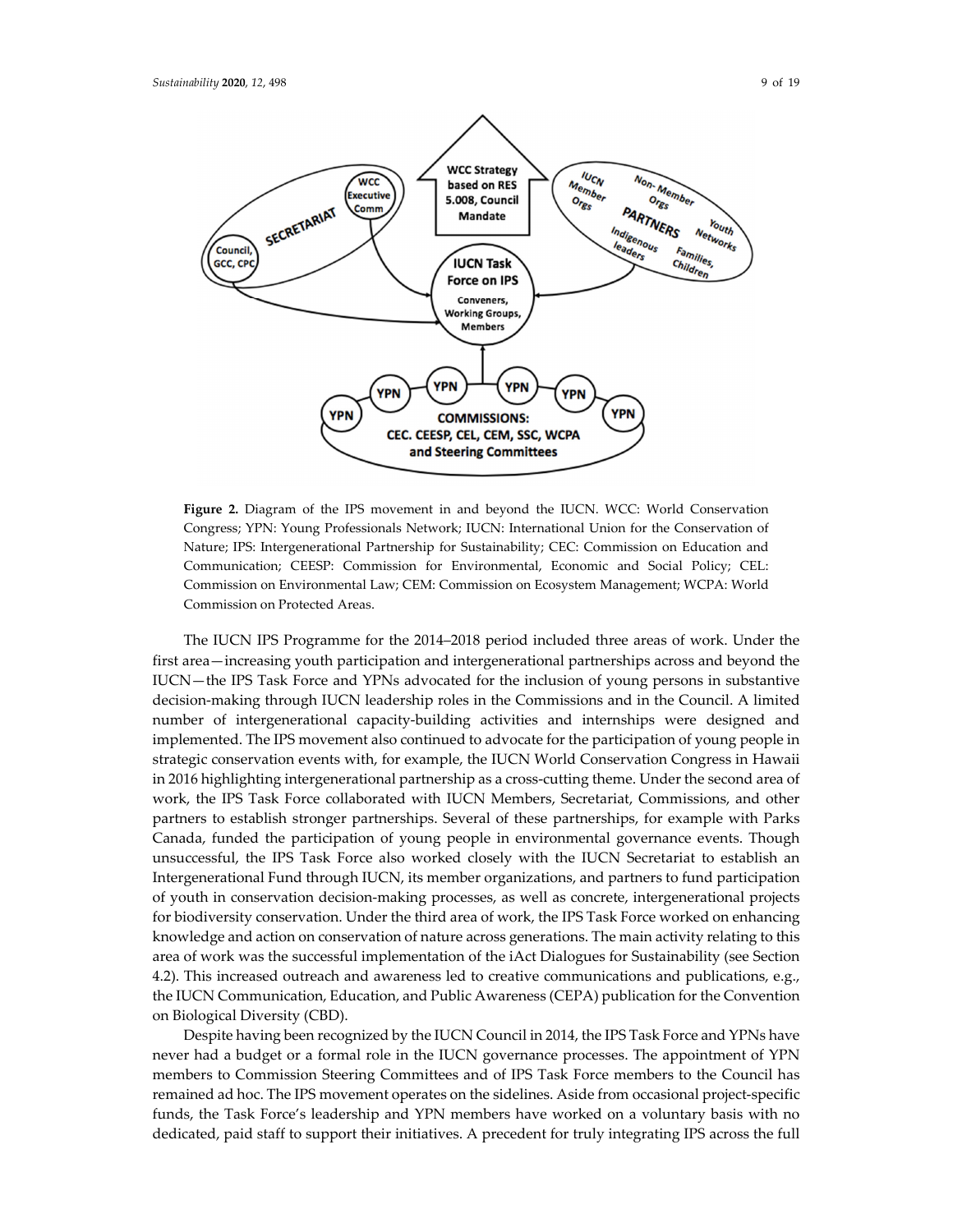Union is the way in which the IUCN's dedicated Global Gender Office integrated a gender‐sensitive approach in all IUCN Programmes.

All the same, the IPS Task Force has made considerable achievements because it remains committed to the benefits that can be realized by engaging in intergenerational partnership within and beyond the IUCN, e.g., as stated it its online literature:

- improving communication and understanding between different generations;
- sustaining values in society, while allowing flexibility for change;
- enhancing decision‐making related to sustainability;
- improving intergenerational equity; and
- ensuring better outcomes for sustainability projects.

There has been increased engagement of young people within the IUCN Commissions, Secretariat, and Member Organizations. Dialogue on the meaningful engagement of young people in conservation has continued at the Council level, with some elected Councillors choosing to dedicate themselves to this agenda.

## *4.2. Examples of Intergenerational Dialogue and Learning*

While most of the work of the IPS Task Force has been conducted at the international level with a focus on governance (see Section 4.1), the individuals involved have often been drawn from or work with local communities. Efforts at the global and local levels have proven to be mutually supportive, with one bringing meaning to the other. A key result of advocating for youth engagement and intergenerational partnership has been the intergenerational dialogue that started to take place in the governance processes and programmatic work of IUCN member organizations and other partner organizations, focused from the global to the local levels. Such advocacy also led to increasing numbers of IUCN Commission members coming from marginalized groups, such as Indigenous communities. Young Commission members who engaged in IPS dialogues and projects were often empowered by the experience to lead conservation initiatives in their home countries, an indication of the inspiration they received from these dialogues and of the benefits of having more senior partners in the conservation movement.

Since 2008, YPNs and, since 2011, the IPS Task Force have implemented multiple projects in collaboration with partners. These have modeled different forms of intergenerational partnership, originally identified at the first workshop on "Intergenerational Partnership for Sustainability" organized by Earth Charter International at the 4th International Conference on Environment Education in Ahmedabad, India in 2007, including:

- pairing individuals from different generations in "buddy" relationships to enhance exchange and learning on conservation;
- supporting young people to engage in pertinent scholarship and providing a platform for disseminating and applying their research;
- advocating for and co‐designing meaningful internship opportunities for young people in the IUCN Secretariat, as well as in NGOs, governments, and businesses;
- advocating and securing funding for young people to be included in NGO and/or country delegations at global governance events for sustainability;
- encouraging youth organizations to engage in exchange and mutual learning with more senior professionals on projects and programs;
- encouraging networks and organizations from different generations to co-manage sustainable development and peace building projects; and,
- highlighting local and Indigenous communities in which exchange and learning is encouraged and practiced between generations, as well as highlighting parents and children living intergenerational partnership within and through their families.

The remainder of this section describes two examples of projects that modeled specific forms of intergenerational partnership.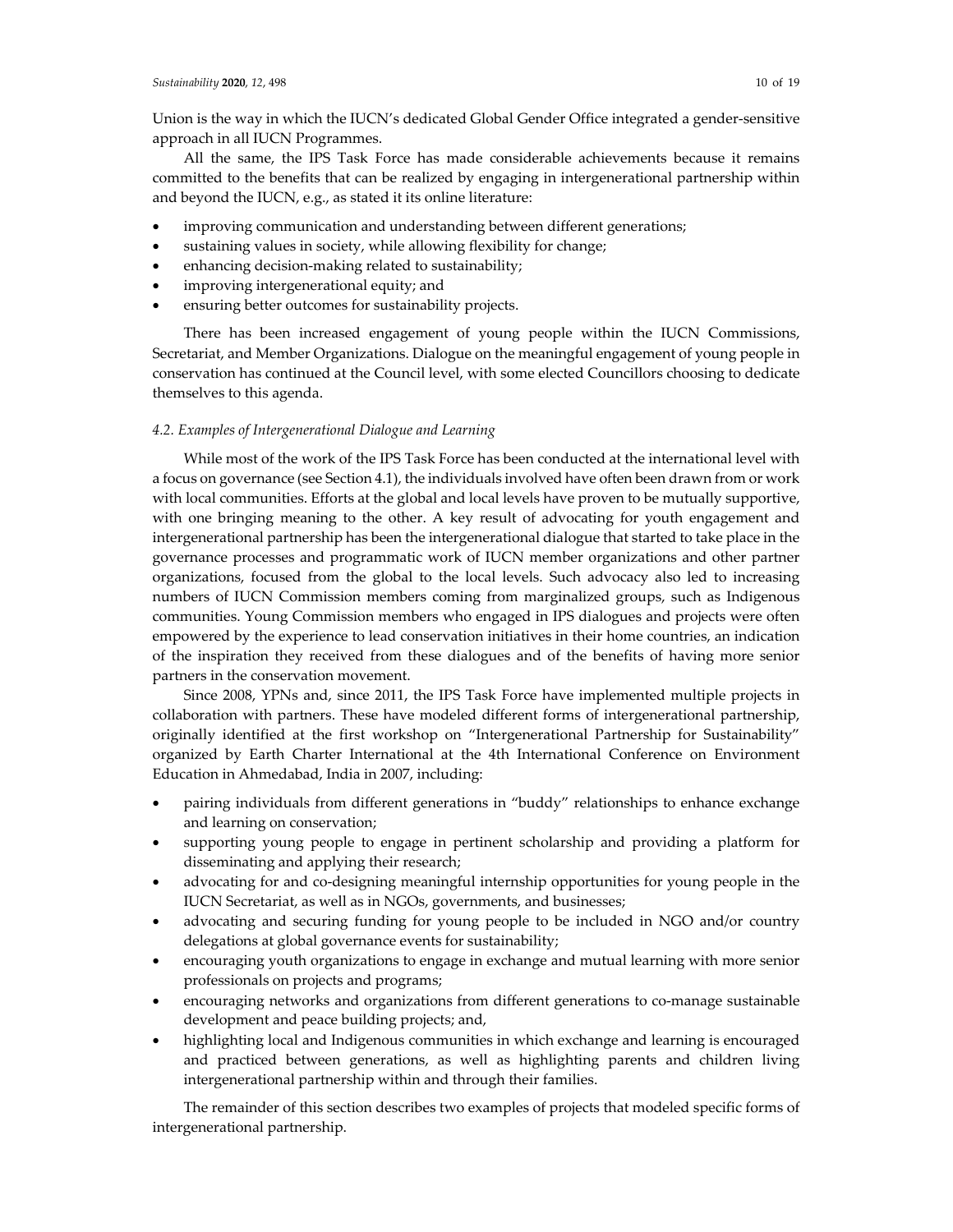## 4.2.1. The Buddy Experiment

An early initiative in intergenerational dialogue, the Buddy Experiment was organized by Dominic Stucker of Earth Charter International, Frits Hesselink of the Hect Consultancy, and the CEC in collaboration with the Global Youth Action Network, TakingItGlobal, Peace Child International, Peace Child Peru, Youth Action for Change, and UNEPʹs South Asia Youth Environment Network in 2008. The Buddy Experiment paired young people from these networks who were new CEC members or aspiring to become CEC members with senior CEC members for exchange, mutual learning, and, in some cases, collaboration. The 80 pairings bridged sectors, countries, cultures, and, of course, generations. Organizers sent a monthly prompt to participants to encourage different topical exchanges over the five months leading up to the IUCN World Conservation Congress in Barcelona, Spain that same year, at which some buddy pairs had the chance to meet in person. Participants communicated mostly by email (78%), but also by phone (8%) and online text chats (7%).

Varied programmes matching seniors and juniors for the purposes of learning have demonstrated that both individuals learn from the process and that attitudes towards the other generation can shift for the better. This kind of model is ideal in diverse conservation institutions intending to include young people as new players in conservation science, governance, and collaboration. Core conservation values can be retained and passed down to younger generations, while fresh questions and solutions can encourage concrete action. Indeed, 92% of surveyed Buddy Experiment participants said that they would participate again. Participants reported benefits in the form of new inspiration (55%), new ideas (55%), contact with a new culture (49%), strengthening of capabilities (30%), new skills (28%), working together on a joint project (26%), and increasing their level of confidence (26%). At least 50% of surveyed participants reported that the Buddy Experiment is a useful model for:

- learning for young professionals (83%) and senior professionals (50%);
- exploring a career for young professionals (64%);
- professional development for young professionals (61%);
- stimulation of intergenerational partnerships (60%);
- improving mutual understanding between generations (58%);
- introducing young professionals to IUCN (55%);
- identifying new talent among young professionals (55%); and,
- attracting new members to IUCN and the Earth Charter (51%).

Furthermore, participants reported these benefits: "a reality check for senior professionals and decision‐makers" (43%), "improving sustainable development decision‐making" (35%), and "professional development for senior professionals" (24%) [56]. There is high potential to continue such Buddy Experiments in the IUCN; however, this will only be possible if the Secretariat, Commission Chairs, and/or Member Organizations draw on their budgets to financially support the organization and facilitation of such intergenerational partnership.

## 4.2.2. The iAct Dialogues for Sustainability

Running from 2013–2015, the iAct Dialogues for Sustainability were a series of online and in‐ person, action‐oriented, intergenerational dialogues on key sustainability topics. The IPS Task Force partnered with Sustainability Leaders Network and Earth Charter International to organize these events, describing them as "... interactive, global webinars [and events] that inspire intergenerational discussion and collaboration on sustainable planetary futures. The "i" stands for intergenerational, interactive, insightful, and inspirational, with a focus on action, literally 'I act for sustainability.'" [45]. Each event included: (1) an introduction to the topic by selected experts, practitioners, and community leaders from across generations, (2) breakout groups for discussion, and (3) reconvening the group to share insights and action steps. iAct's stated goals are to:

- "Stimulate intergenerational dialogue on sustainable planetary futures,
- Connect a global, intergenerational network of dialogue participants; and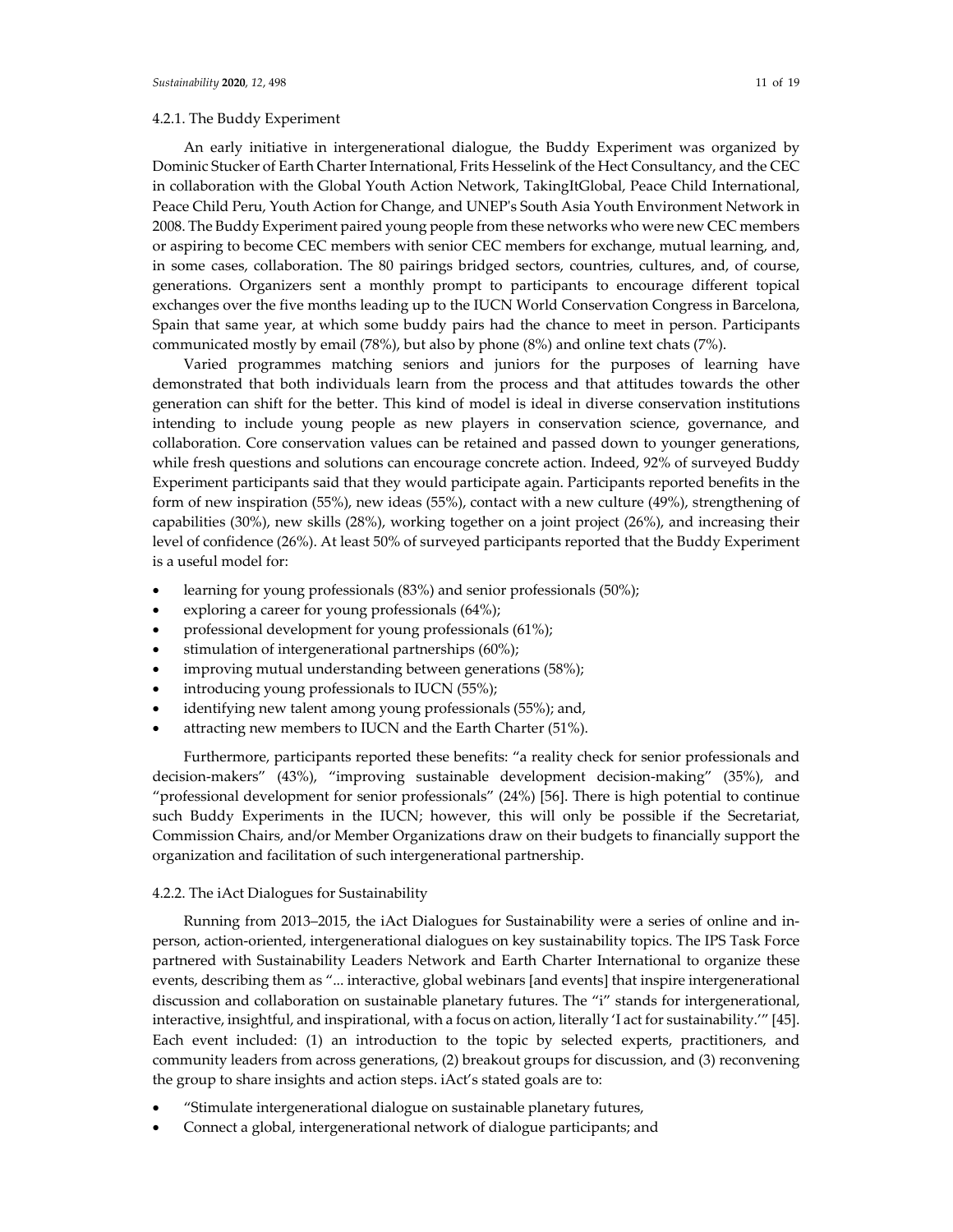Inspire informed and innovative action among network members for sustainability outcomes." [57]

Core partners collaborated with the WCPA YPN, CEESP YPN, CEC YPN, GENERATE Network, and Sibthorp Trust to organize various dialogues, with sponsorship from the Sibthorp Trust, as well as from IUCN, UNDP, and the Global Environment Facility through the "GEF—Inspiring Protected Area Solutions" program.

The launch dialogue was a webinar on "Development and Conservation Conflict" that attracted 30 participants who, after hearing from speakers, identified key challenges and questions and proposed solutions for increasing resilience of natural and social systems at multiple levels. The speakers were Roger Crofts, Chairman of the Sibthorp Trust from United Kingdom; Mama Aleta, Indigenous Mollo Leader and 2013 Goldman Environmental Prize Winner from Indonesia; Alicia Jimenez, Project Coordinator at Earth Charter International from Costa Rica; and Barkha Mossae, Second Secretary, Ministry of Foreign Affairs, Regional Integration, and International Trade and Curator, Port Louis Hub of the WEF Global Shapers Community from Mauritius.

A series of three events was then organized leading up to, during, and following the IUCN World Parks Congress in Sydney, Australia in 2014. The pre‐Congress webinar was focused on "Global Contributions to the New Social Compact: Towards effective and just conservation of biological and cultural diversity." After learning about the New Social Compact from speakers— Nigel Crawhall, Director of the Secretariat for the Indigenous Peoples of Africa Coordinating Committee from South Africa and Meher Noshirwani, Consultant and Researcher on gender and environment issues and Technical Advisor to the Trust for Conservation of Coastal Resources from Pakistan—the 23 participants engaged in discussion groups on the key World Parks Congress themes of climate change, extractive industries, and governance, equity, and rights. Participants offered solutions‐oriented ideas to help ensure that biodiversity conservation and social justice are mutually supportive.

Building on these outcomes and integrated into the "Inspiring a New Generation" stream at the Congress that was co-led by the IPS Task Force and Commission YPNs, an iAct Dialogue was organized at the Congress itself titled "Intergenerational Dialogues for Protected Areas Management." The 35 participants from different generations engaged in dialogue through three concrete case studies: A New Generation of Marine Conservation; Global Youth Biodiversity Network; and Seniors' University. Discussion groups focused on how intergenerational learning and collaboration can advance conservation and protected areas management. These speakers set the context for and also facilitated discussions: Mariasole Bianco, Founder and Director of WorldRise from Italy; Shailyn Drukis, Founding Member of Global Youth Biodiversity Network from Canada; and Dr. Anna Kalinowska, Director at University of Warsaw, Center for Environmental Studies and Sustainable Development from Poland. The session provided a safe and creative space that inspired transformative dialogue on how intergenerational exchange, mutual learning, and collaboration advances conservation and leadership in protected areas management. Based on feedback, participants left inspired and confident that they could initiate intergenerational dialogues in their own institutions and spaces of work and life.

As a follow‐up to the Congress, an iAct Dialogue was organized on "Our Pact for Parks, People, and Planet" to raise awareness about Our Pact, inspire action, and generate ideas for wide dissemination. The pact itself was developed at the Pre‐Congress Young Professionals Capacity Building Workshop in Australia, organized by the WCPA YPN. Speakers were Elaine Hsiao, PhD candidate (at the time) at the University of British Columbia from the United States and Taiwan and Rebecca Koss, Partner at Dalton Koss HQ from Australia.

In addition to very positive feedback from event participants, the iAct Dialogues for Sustainability concept were named a finalist in Sustainable Silicon Valley's "Planetary Sustainability Competition" and—of 108 entries—came second place in the popular vote. Jury Members stated that "iAct is a valuable platform for fostering intergenerational dialogue, pairing youth with mentors, and working to promote improved understanding of sustainability concepts" [57].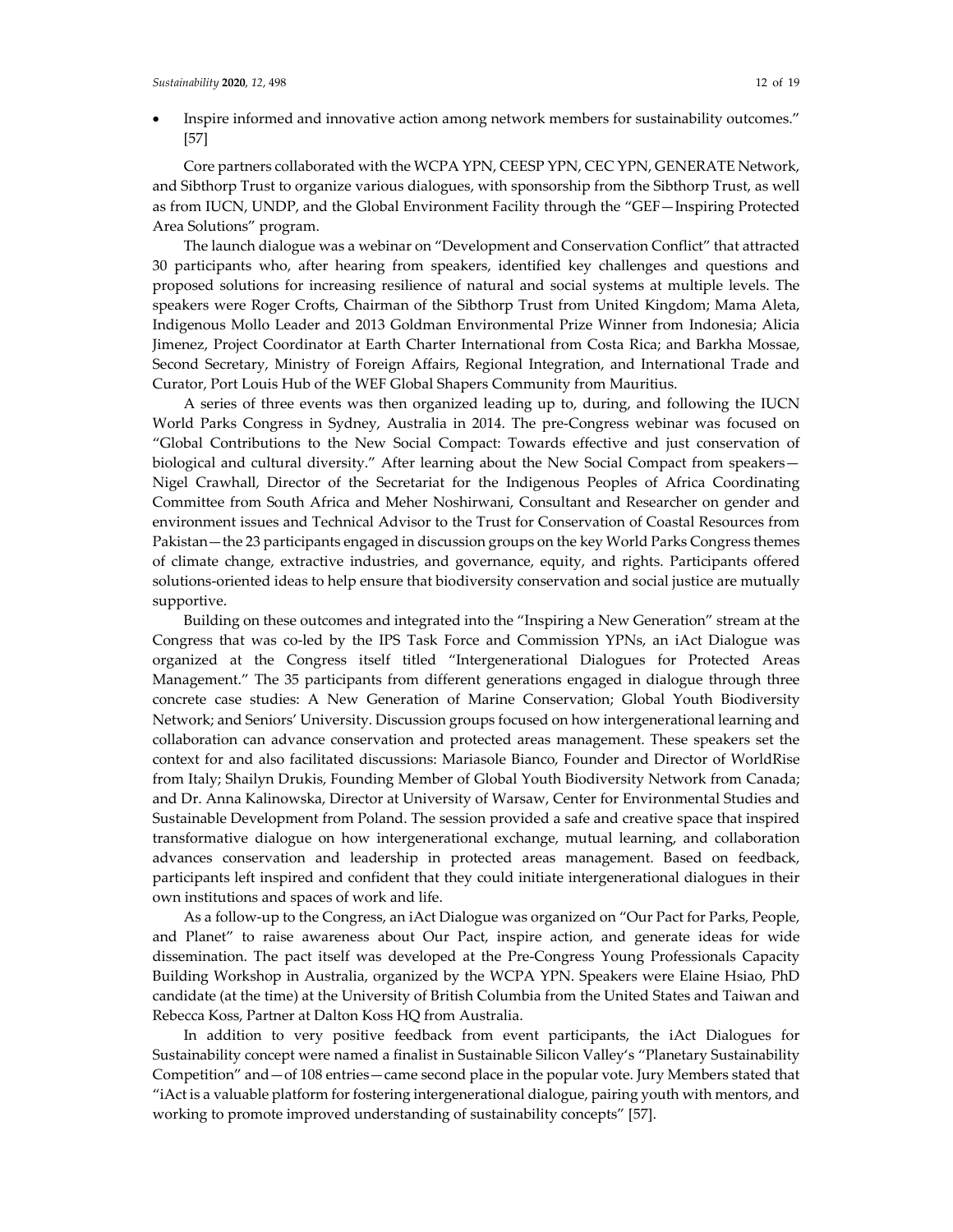## *4.3. Challenges to Active Engagement in Substantive Decision‐Making*

The development of the IPS as an official entity within the IUCN has led to significant opportunities for dialogue, collaboration, and learning, as is detailed in the above sections. In this section, we address our learning as it relates to challenges. In particular, we highlight the challenges in linking our successes with dialogue, collaboration, and learning to substantive decision‐making within the IUCN. This level of decision-making, which occurs at the levels of the Commissions and the Secretariat, is essential for formalizing youth decision‐making and institutionalizing intergenerationality into global environmental governance through the IUCN [38–40]. The IUCN Secretariat hires young professionals on a regular basis, and thus provides youth with opportunities to train and connect to the world of conservation. However, rarely do these positions provide a space for innovators to act as "disruptors" and to open doors to change. In addition, time-limited, projectbased positions often limit continuity of a person within the organization over time. Finally, for those operating from the outside, as in Commissions or in member organizations, the modes of communication—most often online rather than in person—are not suitable to support internal critical reflection and change. IPS has advocated on several occasions for structural changes to how young professionals are formally integrated into the Union through direct communication with IUCN leadership and through IPS events (e.g., iAct Dialogues, Congress events), and have met limited success. Efforts to effect structural change have resulted in further invitations to participate in dialogue sessions that were geared towards youth and had limited engagement with senior IUCN officials. During IPS meetings, the members of the Task Force for the IPS have acknowledged that the participation in substantive decision-making remains as a significant structural barrier to IPS (and other intergenerational/youth movements) becoming a significant contributor to global environmental governance. Furthermore, the lack of inclusion in substantive decision-making has prohibited learning at the level of governance [58] where rules, norms, and principles are formed [30– 32].

## **5. Discussion and Recommendations**

Intergenerationality is fundamental to the discussion on global uncertainty. In the last ten years, the challenge of global uncertainty has seen the emergence of young and intergenerational leaders, such as Greta Thunberg, who have asserted the need to focus on intergenerational equity in global governance [20]. For the youth and intergenerational movements, engagement with multilateral governance systems can provide sophistication, access to networks, increased resources, clear articulation of needs and aspirations, and increased organization. The potential benefits for multilateral systems are far higher. Full integration of an intergenerational approach can provide them with enhanced local knowledge, legitimacy, social capital, visibility, and political currency. Intergenerational approaches to global environmental governance also increase the potential to contribute significantly to the local achievement of global targets and frameworks [59], such as the Sustainable Development Goals. It has been observed that when generations are brought together it challenges the conventional approaches to governance and helps to build bridges between individuals of different generations from the local to global levels [4]. For example, in most developing countries, where the youth population is increasing, there is a need to continually provide spaces for inspiration and collaboration towards supporting the development of young people's identities and livelihoods. Intergenerational collaboration supports this kind of work, whereby generations work towards shaping their respective identities and pursuing collaborative projects to address conservation, sustainability, and livelihood priorities [60].

Despite an obvious interest in youth and intergenerational exchange, the institutions that are involved in global environmental governance are often large bureaucracies that are slow to change [60], and often seem impenetrable to those on the outside [61]. These characteristics run counter to their roles in developing approaches and solutions to a rapidly changing world. Transforming institutions to be inclusive of intergenerational collaboration, dialogue, and learning holds great potential for enhancing the resilience and efficacy of global, multilateral environmental governance processes [29–31].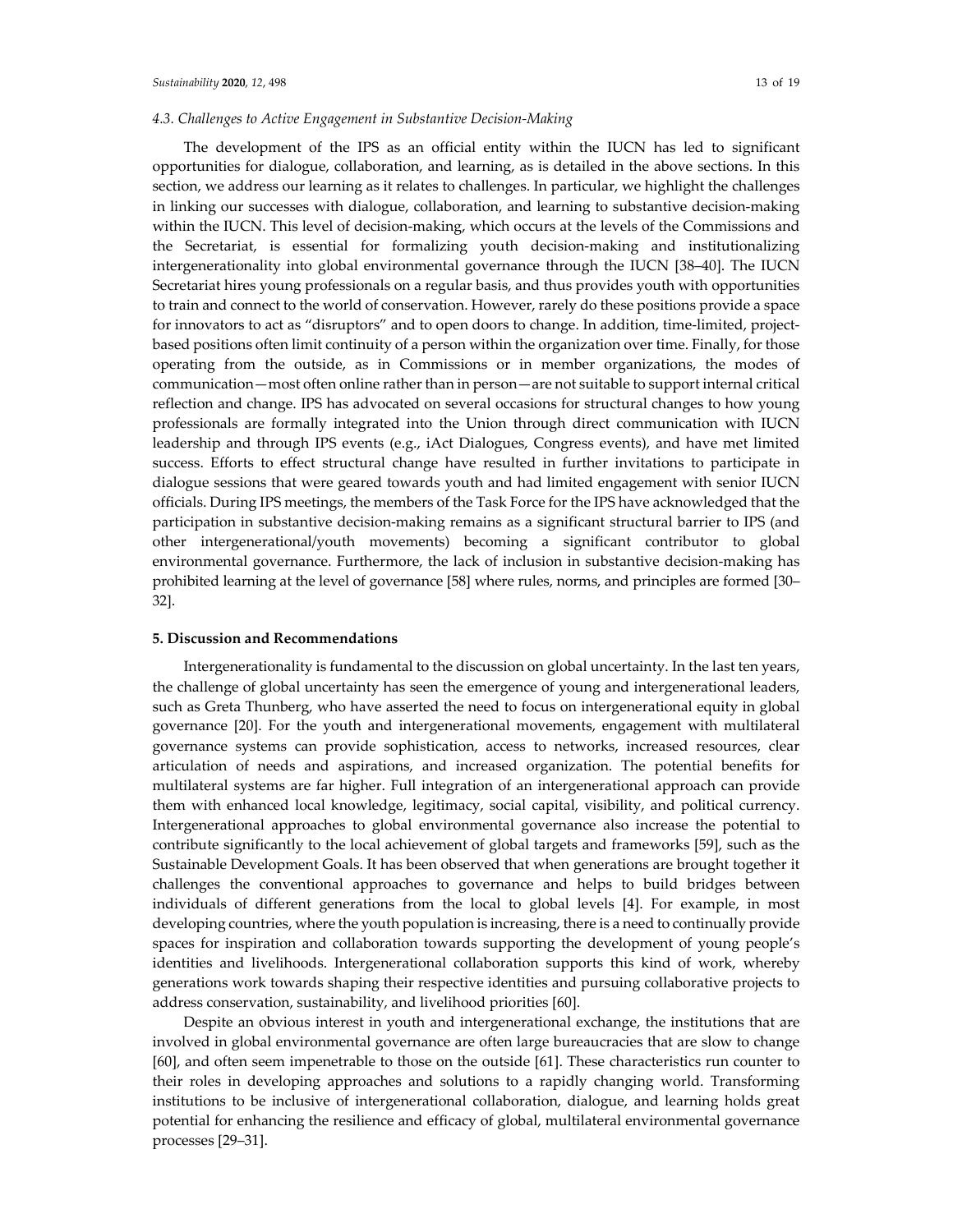*Sustainability* **2020**, 12, 498 14 of 19

The IPS movement has made several important strides in intergenerational collaboration, dialogue, and learning. However, the institutional behaviour of the IUCN has not changed fundamentally, and the IUCN as a multilateral system for global environmental governance has not adapted in response to intergenerational collaboration. Through our work in the IPS, we have identified several structural barriers to intergenerational governance, and have assembled the following set of recommendations for moving forward in creating intergenerational global environmental governance:

- 1. *Institutionalize meaningful ways for youth to contribute to the mission ofthe IUCN by creating and funding positions for young professionals.* In order to have an influence on global environmental governance through the IUCN, it is necessary for there to be concrete and meaningful roles for youth to contribute to the shaping of the structures, rules, and norms that are behind such institutions [38]. As a first step, create official positions for young people within the IUCN Secretariat (including regional offices), on the Council, and on Commission Steering Committees. Through such roles, youth can collaborate with senior colleagues and mentors and play various roles in the Union, including participating in substantive decision‐making relating to IUCN programmes and other governance forums, such as IUCN World Conservation Congresses. Formal institutionalization of youth roles within the IUCN holds great potential for enhancing the sustainability outcomes of programs delivered through the IUCN [28], as well as for enhancing the organizational adaptive capacity and resilience of the IUCN [29–31].
- 2. *Establish consistent and long‐term financial support for the engagement and participation of youth and for intergenerational collaboration*. Movements and formal organizations such as the IPS Task Force often struggle financially, work on highly limited capacity, and are often supported solely through volunteer hours (see Section 4). This type of financial inequality marginalizes youth and their allies from other generations and stifles intergenerational collaboration [62]. Organizations like the IUCN work within specific funding streams and budgets, and need to be accountable for their staff time. We recommend that the terms of reference for all IUCN Secretariat staff (including regional office staff) integrate responsibilities for engaging young people and collaborating across generations. Appropriate positions across all programmatic areas should strongly encourage and seriously consider applications from young professionals. We recommend that youth engagement and intergenerational collaboration be embedded in the Union by transforming the IUCN IPS Task Force into a permanently funded "Office for Intergenerational Partnership for Sustainability" in the Secretariat and Regional Offices. IPS should be embedded as a priority strategy in each four‐ year IUCN Programme, accompanied by related budgetary items, and/or receive a permanent budget line that is not susceptible to changes in the IUCN Programme. The latter could take the form of the IPS Fund proposed in past resolutions.
- 3. *Implement official and continuous mechanisms for intergenerational dialogue, collaboration and two‐directional learning*. Mechanisms that support intergenerational dialogue, collaboration and two‐directional learning will be essential for supporting adaptive governance and the resilience of global environmental governance [29]. The Buddy Experiment and the iAct Dialogues for Sustainability are two key examples and road maps for other mechanisms which, if supported financially and otherwise, will enhance intergenerational collaboration across all programmatic areas of the IUCN. Such mechanisms connect generations through iterative processes that provide foundations adaptive governance, which is essential for multi‐lateral organizations like the IUCN that are tasked with responding to and developing solutions at times of global environmental crisis [4,33].
- 4. *Integrate approaches that link conservation frameworks at the local level to global environmental governance processes*. Intergenerational dialogue, collaboration, learning, and substantive decision‐making at the global level will only create positive outcomes for environmental sustainability if such processes are informed by local-level knowledge and realities and lead to action on the ground. Therefore, it will be important that local people, including Indigenous peoples and people of different genders, races, cultures, and countries be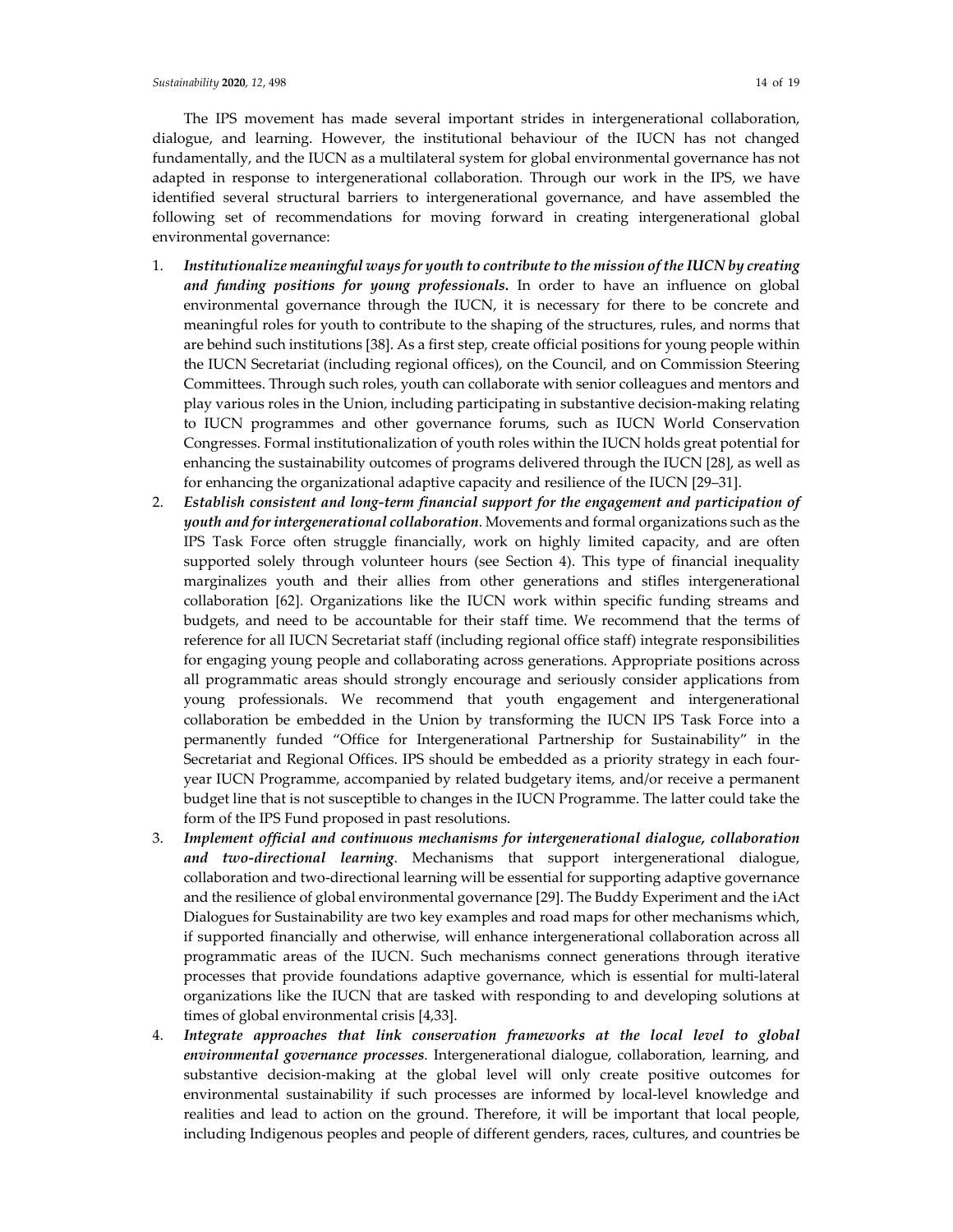involved in intergenerational global environmental governance. By creating stronger intergenerational links between the global and local levels, the potential for place‐based knowledge to enter governance and for governance to affect local action will increase [4,60].

The above recommendations have the potential to (re)build a sense of intergenerational responsibility towards biodiversity conservation that can address global concerns in a manner that is more equitable and sustainable [62,63].

## **6. Conclusions**

Intergenerational participation in substantive decision‐making has not yet been realized and youth continue to be marginalized in global environmental governance. Participation in substantive decision‐making will be essential for global organizations to continue to be adaptive and enhance their resilience in the face of ever-worsening environmental crises. Several lessons about the potential for intergenerational collaboration and institutional adaptation can be gleaned from the journey of the IUCN IPS. Our autoethnography revealed that the IPS has been most successful in facilitating dialogue across generations, an essential aspect of the work being conducted by the conservation and sustainability communities. Before the IPS, networks of young professionals struggled to fit into the IUCN, but the IPS dialogue platforms created a space for listening across generations with respect, suspension of judgment, and a desire to collaborate. Several mechanisms for intergenerational dialogue for sustainability have been modeled and documented. These should be shared and adjusted to reflect the needs in communities around the world in which dialogue is key to moving forward on sustainability aspirations. Our recommendations for structural changes to the institutional constraints to intergenerational global environmental governance within the IUCN are grounded in the IPS experience, which has involved global intergenerational participation over several years. We acknowledge that in addition to institutional constraints, policy barriers have also been identified as common constraints for communities in their decision-making, potentially impairing adaptive capacity [64]. Therefore, policy will also need to reflect a transition to intergenerational governance and priorities, and information from the local level must also be applicable and actionable again at the local level so that communities and organizations may confront environmental crises through governance systems reflected in broader policy. This is an additional area where the IPS could focus future work and provide leadership. Finally, such global processes must remain closely linked to the local level with unwavering commitment to collective leadership and collective action for bringing about a more sustainable future [65–67].

**Author Contributions:** Conceptualization, M.Z., D.S., G.M. and C.B.; methodology, M.Z., D.S., G.M. and C.B.; validation, all authors; formal analysis, M.Z., D.S., G.M., C.B. and A.R.; investigation, all authors; resources, all authors; data curation, all authors; writing—original draft preparation, M.Z., D.S., G.M., C.B., A.R. All authors have read and agreed to the published version of the manuscript.

**Funding:** This research received no external funding.

**Acknowledgments:** We would first like to acknowledge the wider membership of the IUCN Intergenerational Partnership for Sustainability for their contributions to the IPS journey. We would also like to acknowledge a multitude of members of the IUCN Commissions, Secretariat, Council, and Member Organizations, as well as many partners, and thank them for their ongoing support for and collaboration with the IUCN IPS. We would also like to express gratitude to the people and organizations from across the globe who have engaged with us and others in intergenerational dialogue and collaboration at the local level.

**Conflicts of Interest:** The authors declare no conflicts of interest.

## **References**

1. International Union for Conservation of Nature. Nature‐based solutions to disasters. International Union for the Conservation of Nature, Issues Brief: November 2017. 2017. Available online: https://www.iucn.org/sites/dev/files/nbs\_to\_disasters\_issues\_brief\_final.pdf (accessed on 6 January 2020).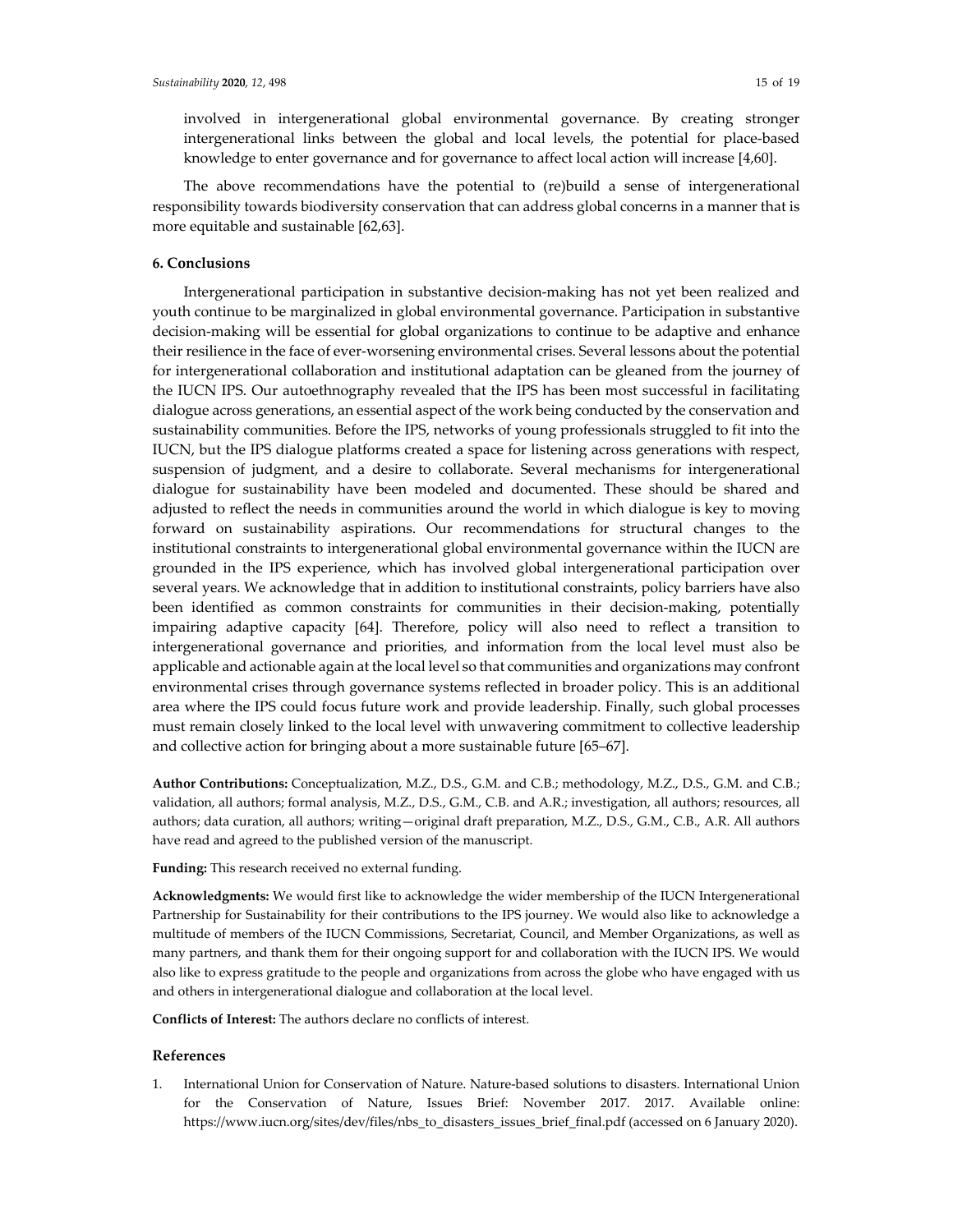- 2. *United Nations Educational, Scientific and Cultural Organization*. Climate Induced Migrations. 2017. Available online: https://en.unesco.org/events/climate‐induced‐migrations (accessed on 6 January 2020).
- 3. Case, P.; Evans, L.S.; Fabinyi, M.; Cohen, P.J.; Hicks, C.C.; Prideauz, M.; Mills, D.J. Rethinking environmental leadership: The social construction of leaders and leadership in discourses of ecological crisis, development and conservation. *Leadership* **2015**, *11*, 396–423, doi:10.1177/1742715015577887.
- 4. Zurba, M.; Trimble, M. Youth as the inheritors of collaboration: Crises and factors that influence the next generation in natural resource management. *Environ. Sci. Pol.* **2014**, *42*, 78–87, doi:10.1016/j.envsci.2014.05.009.
- 5. Spijkers, O. Intergenerational equity and the Sustainable Development Goals A/68/100. *Sustainability* **2018**, *10*, 3836, doi:10.3390/su10113836.
- 6. Brundtland, G. Report on the World Commission on Environment and Development: Our Common Future. United Nations General Assembly, Document A/42/427. 1987. Available online: https://sustainabledevelopment.un.org/content/documents/5987our‐common‐future.pdf (accessed on 6 January 2020).
- 7. Robin, L. A history of global ideas about environmental justice. In *Natural Resources and Environmental Justice*; Lukasiewicz, A., Dovers, S., Robin, L., McKay, J., Schilizzi, S., Graham, S., Eds.; *Commonwealth Scientific and Industrial Research Organisation*: Canberra, Australia, 2017; pp. 19–23.
- 8. Earth Charter Initiative. The Earth Charter. 2000. Available online: https://earthcharter.org/discover/the‐ earth-charter/ (accessed on 6 January 2020).
- 9. du Plessis, A. Climate change, public trusteeship and the tomorrows of the unborn. *S. Afr. J. Hum. Rights* **2015**, *31*, 269–293, doi:10.1080/19962126.2015.11865247.
- 10. Mandela, N. Address by Nelson Mandela at the opening of the 5th World Parks Congress. 8 September 2003. 2003. Available online: http://www.mandela.gov.za/mandela\_speeches/2003/030908\_worldparks.htm (accessed on 6 January 2020).
- 11. International Union for Conservation of Nature*.* About. 2019. Available online: https://www.iucn.org/about (accessed on 6 January 2020).
- 12. International Union for Conservation of Nature*.* World Commission on Protected Areas Young Professionals. 2019. Available online: https://www.iucn.org/commissions/world‐commission‐protected‐ areas/our‐work/young‐professionals (accessed on 6 January 2020).
- 13. World Commission on Protected Areas*.* Young Professionals. Our Pact for Parks, People and Planet. Available **online:** the contract of the contract of the contract of the contract of the contract of the contract of the contract of the contract of the contract of the contract of the contract of the contract of the contra https://www.iucn.org/sites/dev/files/content/documents/ourpactforparkspeopleandtheplanet‐

fordistribution.pdf (accessed on 6 January 2020).

- 14. International Union for Conservation of Nature*.* Commission on Ecosystem Management Young Professional Network. 2019. Available online: https://www.iucn.org/commissions/commission‐ecosystem‐ management/our‐work/cems‐thematic‐groups/young‐professionals‐network (accessed on 6 January 2020).
- 15. International Union for Conservation of Nature*.* IUCN Programme 2017‐202: Approved by the IUCN World Conservation Congress September 2016. 2016. Available online: https://www.iucn.org/sites/dev/files/iucn\_programme\_2017‐2020‐final\_approved.pdf (accessed on 6 January 2020).
- 16. Houkamau, C.A. Identity construction and reconstruction: The role of socio-historical contexts in shaping Māori women's identity. *Soc. Ident.* **2010***, 16*, 179–196, doi:10.1080/13504631003688872.
- 17. Dalton, R.J. *The Good Citizen: How a Younger Generation Is Reshaping American Politics*, 2nd ed.; CQ Press: Washington, DC, USA, 2015.
- 18. Global Climate Strike. 7.6 Million People Demand Action after Week of Climate Strikes. 2019. Available online: https://globalclimatestrike.net/7‐million‐people‐demand‐action‐after‐week‐of‐climate‐strikes/ (accessed on 6 January 2020).
- 19. Fridays for Future. #FridaysForFuture Map. 2019. Available online: https://www.fridaysforfuture.org/events/map (accessed on 6 January 2020).
- 20. Sidhu, S.M.; Pathak, A. Children taking the lead in environmental protection for peace. *Int. J. Peace Educ. Dev.* **2018**, *6*, 81–84, doi:10.30954/2454‐9525.02.2018.5.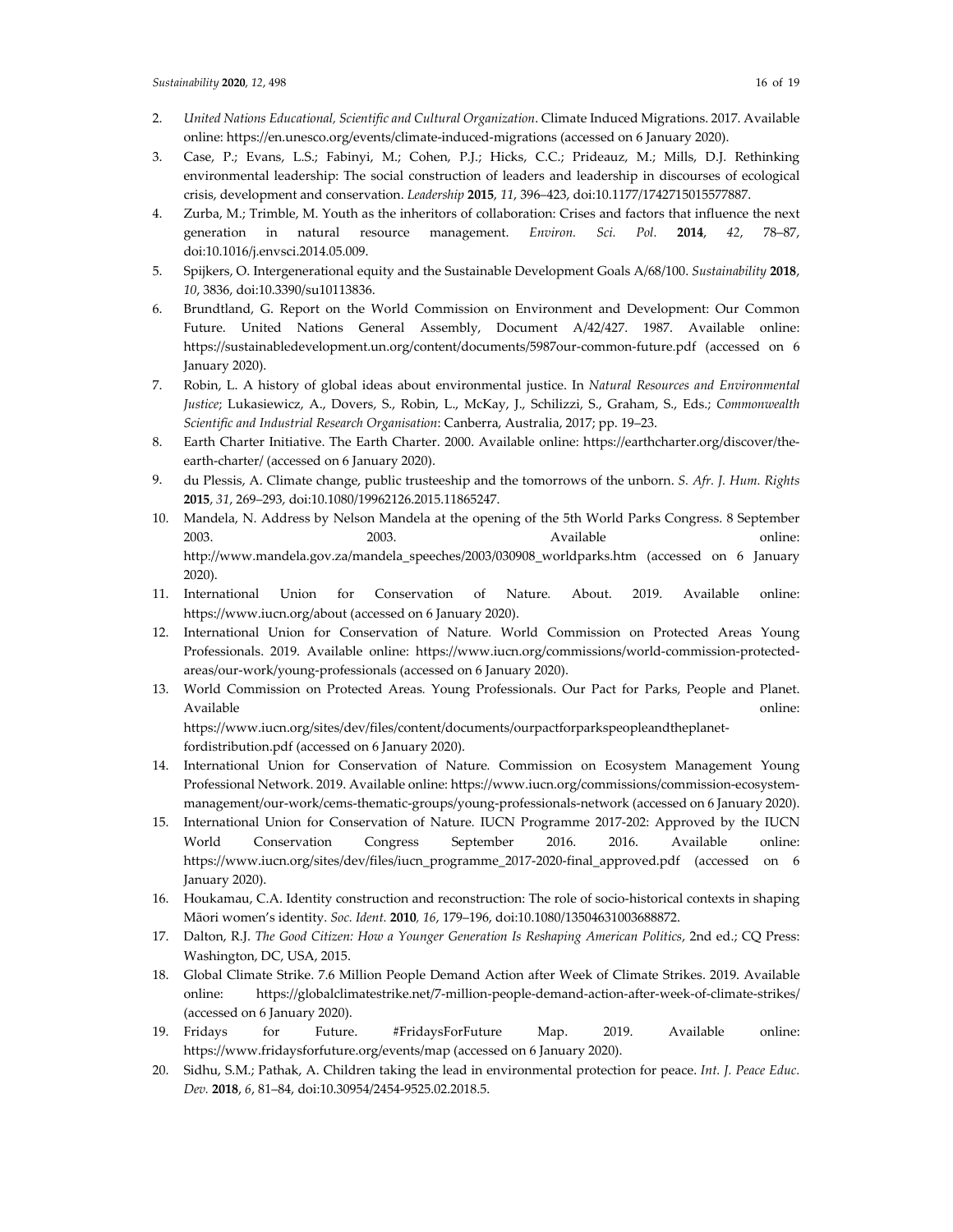- 21. Thunberg, G. Transcript: Greta Thunberg's Speech at the U.N. Climate Summit. NPR. 2019. Available online: https://www.npr.org/2019/09/23/763452863/transcript‐greta‐thunbergs‐speech‐at‐the‐u‐n‐climate‐ action‐summit (accessed on 6 January 2020).
- 22. United Nations. Youth Leaders Vow Continued Pressure on Governments and Business for Urgent Action to Address Climate Emergency at UN Youth Climate Summit. 2019. Available online: https://www.un.org/sustainabledevelopment/blog/2019/09/youth‐climate‐summit/ (accessed on 6 January 2020).
- 23. United Nations. Youth Climate Summit, 21 September 2019. Available online: https://www.un.org/en/climatechange/youth‐summit.shtml (accessed on 6 January 2020).
- 24. Walker, A. *The New Generational Contract: Intergenerational Relations, Old Age and Welfare*; Psychology Press: Bristol, PA, USA, 1996; pp. ix–v.
- 25. Antonucci, T.C., Jackson, J.S., Biggs, S. Intergenerationalrelations: Theory,research, and policy. *J. Soc. Issues* **2007**, *63*, 679–693, doi:10.1111/j.1540‐4560.2007.00530.x.
- 26. Hopkins, P.; Pain, R. Geographies of age: Thinking relationally. *Area* **2007**, *39*, 287–294, doi:10.1111/j.1475‐ 4762.2007.00750.x.
- 27. Trovato, M.R.; Guiffrida, S. The monetary measurement of flood damage and the valuation of the proactive policies in Sicily. *Geosciences* **2018**, *8*, 141, doi:10.3390/geosciences8040141.
- 28. Sovacool, B.; Bulan, L.C. They'll be dammed: The sustainability implications of the Sarawak Corridor of Renewable Energy (SCORE) in Malaysia. *Sustain. Sci.* **2013**, *8*, 121–133, doi:10.1007/s11625‐012‐0159‐3.
- 29. Berkes, F.; Ross, H. Community resilience: Towards an integrated approach. *Soc. Nat. Resour.* **2013**, *26*, 5– 20, doi:10.1080/08941920.2012.736605.
- 30. Power, N.G.; Norman, M.E.; Durpré, K. "The fishery went away": The impacts of long-term fishery closures on young people's experiences and perceptions of fisheries employment in Newfoundland coastal communities. *Ecol. Soc.* **2014**, *19*, 6, doi:10.5751/ES‐06693‐190306.
- 31. Bornemann, B.; Strassheim, H. Governing time for sustainability: Analyzing the temporal implications of sustainability governance. *Sustain. Sci.* **2019**, *14*, 1001–1013, doi:10.1007/s1162.
- 32. Alexandra, J. Australia's landscapes in a changing climate*—*Caution, hope, inspiration, and transformation. *Crop. Pasture Sci.* **2012**, *63*, 215–231, doi:10.1071/CP11189.
- 33. Isogai, A.; McCarthy, D.D.; Gardner, H.L.; Karagatzides, J.D. Examining the potential use of the collaborative‐genomics informatics tool to foster intergenerational transfer of knowledge in a remote First Nation community. *Aus. J. Indig. Educ.* **2013**, *42*, 44–57, doi:10.1017/jie.2013.10.
- 34. Lotz‐Sisitka, H.; Belay Ali, M.; Mphepo, G.; Chaves, M.; Macintyre, T.; Pesanayi, T.; Wals, A.; Mukute, M.; Kronlid, D.; Tran, D.T.; et al. Co-designing research on transgressive learning in times of climate change. *Curr. Opin. Environ. Stud.* **2016**, *20*, 50–55, doi:10.1016/j.cosust.2016.04.004.
- 35. Bernstein, S. Legitimacy in global environmental governance. *J. Int. Law Int. Relat.* **2004**, *1,* 139.
- 36. Berkes, F. Environmental governance for the Anthropocene: Social‐ecological systems, resilience and collaborative learning. *Sustainability* **2017**, *9*, 1232, doi:10.3390/su9071232.
- 37. Kooiman, J. *Governing as Governance*; SAGE Publications Inc.: London, UK, 2003; p. 4.
- 38. Crawford, S.E.S.; Ostrom, E. A grammar of institutions. *Am. Polit. Sci. Rev*. **1995**, *89*, 582–600, doi:10.2307/2082975.
- 39. Kooiman, J.; Jentoft, S. Meta‐governance: Values, norms and principles, and the making of hard choices. *Pub. Admini.* **2009**, *87*, 818–836, doi:10.1111/j.1467‐9299.2009.01780.x.
- 40. Zurba, M.; Diduck, A.P.; Sinclair, J. First Nations and industry collaboration for forest governance in northwestern Ontario. *For. Pol. Econ.* **2016**, *69*, 1–10, doi:10.1016/j.forpol.2016.04.003.
- 41. Boyle, M.; Parry, K. Telling the whole story: The case for organizational autoethnography. *Cult. Organ.* **2007**, *13*, 185–190, doi:10.1080/14759550701486480.
- 42. Doloriert, C.; Sambrook, S. Organizational autoethnography. *J. Org. Ethnogr.* **2012**, *1*, 83–95, doi:10.1108/20466741211220688.
- 43. International Union for Conservation of Nature*.* Durban Action Plan. 2004. Available online: https://cmsdata.iucn.org/downloads/durbanactionen.pdf (accessed on 6 January 2020).
- 44. International Union for Conservation of Nature*.* WCC‐2012‐Res‐008‐EN. Increasing Youth Engagement and Intergenerational Partnership across and Throughout the Union. 2012. Available online: https://portals.iucn.org/library/sites/library/files/resrecfiles/WCC\_2012\_RES\_8\_EN.pdf (accessed on 6 January 2020).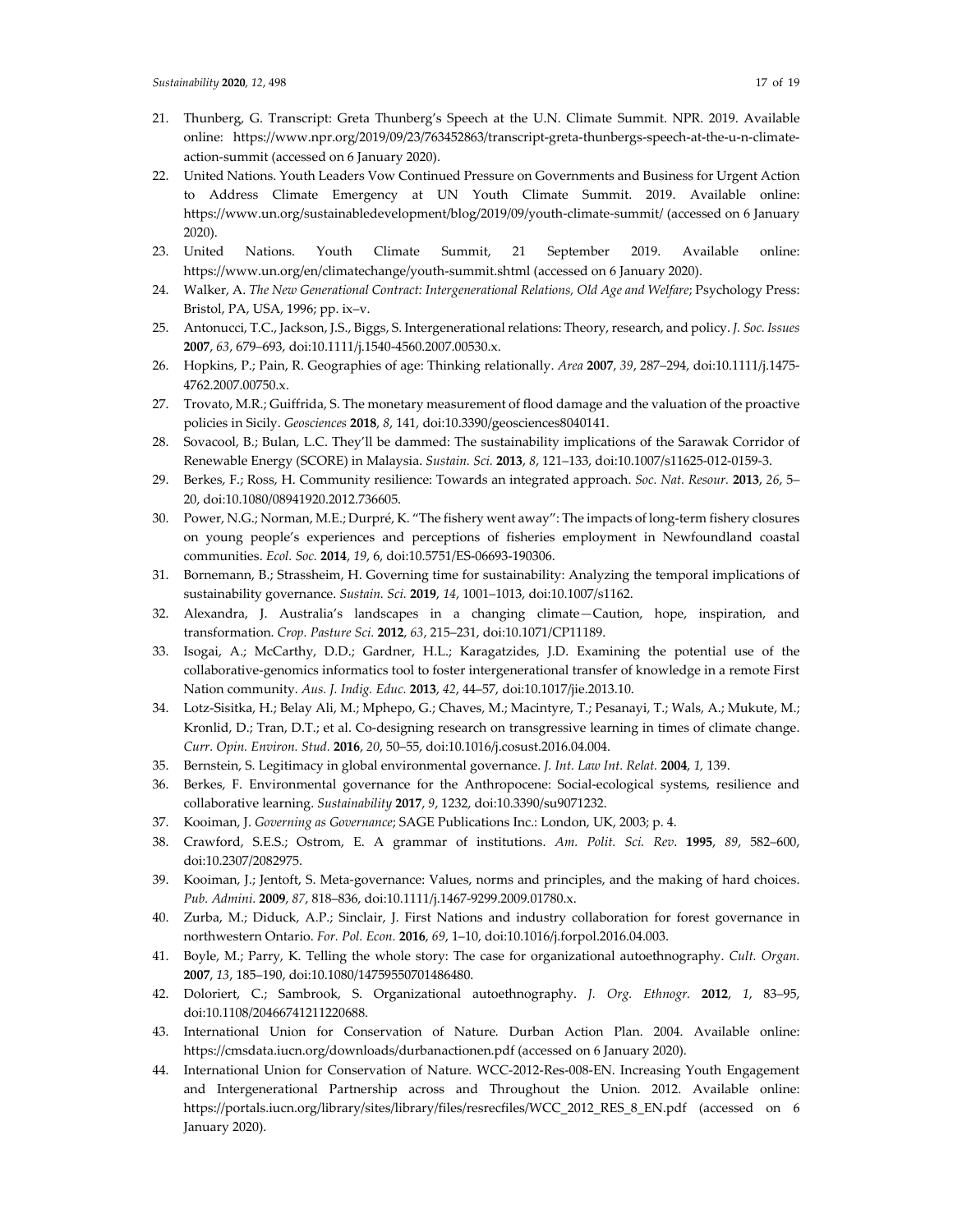- 45. CIVICUS Youth Assembly. Declaration: A Call for Intergenerational Collaboration*—*Make Change Happen. Glasgow, Scotland: World Alliance for Citizen Participation. 2007. Available online: https://www.civicus.org/index.php/what-we-do/strengthen/civicus-youth (accessed on 6 January 2020).
- 46. Stucker, D. Youth Participation at CIVICUS (and Late Night Sessions at the Youth Hostel). In *Earth Charter Blog Post*; Earth Charter International: San Jose, Costa Rica, 2007. Available online: https://earthcharter.org/news‐post/youth‐participation‐at‐civicus‐and‐late‐night‐sessions‐at‐the‐youth‐ hostel/ (accessed on 6 January 2020).
- 47. Stucker, D. Earth Charter International Report on Youth Engagement. In *Earth Charter International and Plan Netherlands*; San José, Costa Rica, 2009.
- 48. International Union for Conservation of Nature*.* 4.098 Intergenerational Partnerships: Fostering Ethical Leadership for a Just, Sustainable and Peaceful World. 2008. Available online: https://portals.iucn.org/library/sites/library/files/resrecfiles/WCC\_2008\_RES\_98\_EN.pdf (accessed on 6 January 2020).
- 49. Stucker, D.; Mwaura, G.; Hesselink, F. Intergenerational Partnership for Sustainability: Case Studies from the International Union for Conservation of Nature. In *Intergenerational Learning and Transformative Leadership for a Sustainable Future*; Blaze Corcoran, P., Hollingshead, B.P., Eds.; Wageningen Academic Publishers: Wageningen, The Netherlands, 2014; pp. 301–312.
- 50. Stucker, D. Feature: Intergenerational Partnership for Sustainability. In *Soka Gakkai International Quarterly*; Soka Gakkai International: Tokyo, Japan, 2009.
- 51. Stucker, D. Children's Climate Forum in Copenhagen: Let's engage in intergenerational partnership. Greenopolis blog. 2010. Available online: http://greenopolis.com/goblog/efarwell/children-s-climateforum‐copenhagen‐let‐s‐engage‐intergenerational‐partnership (accessed on 6 January 2020).
- 52. Jokivirta, L.; Stucker, D. We're in This Together: Five reasons why young people are needed to solve the climate crisis. *Monday Dev. Mag.* **2011**, *29*, 19–20.
- 53. Stucker, D.; Jokivirta, L.M.; Suárez Delucchi, A. Youth Engagement and Intergenerational Partnership across IUCN Commissions: A Survey of Commission Chairs. IUCN Commission on Education and Communication's Young Professionals Leadership Team: Gland, Switzerland, 2011.
- 54. Stucker, D.; Burlando, B.; Chandra, A.; Darymple, S.; Jokivirta, L.; Monteferri, B.; Mwaura, G. Report on Cross‐Commission Survey—Highlighting Youth Engagement and Intergenerational Partnership. In *2013– 2016 IUCN Draft Program Review Process*; IUCN Task Force on Intergenerational Partnership for Sustainability: Gland, Switzerland, 2011.
- 55. Zurba, M.; Barguil, D.; Dhyani, S.; Hsaio, E.; Jesseroy, M.B.; Koss, R.; Khadka, B. Community Voices: Young Professionals' Stories from the Commission on Environmental, Economic and Social Policy (CEESP). Available online: the contract of the contract of the contract of the contract of the contract of the contract online:

https://www.researchgate.net/publication/301301904\_Community\_Voices\_Young\_Professional\_Stories\_fr om\_the\_Commission\_on\_Environmental\_Economic\_and\_Social\_Policy\_CEESP (accessed on 6 January 2020).

- 56. Stucker, D.; Hesselink, F. *Buddy Experiment Report*; Earth Charter International, HECT Consultancy and IUCN Commission on Education and Communication: San José; Costa Rica; Utrecht, The Netherlands, 2008. Available online: http://www.earthcharterinaction.org/invent/images/uploads/Buddy\_Experiment\_Report,\_Final,\_19%5B1 %5D.12.08.pdf (accessed on 6 January 2020).
- 57. Stucker, D. Sustainability Leaders Network: iAct Dialogues for Sustainability. 2015. Available online: http://www.sustainabilityleadersnetwork.org/iact‐dialogues‐for‐sustainability/ (accessed on 6 January 2020).
- 58. Diduck, A.P.; Sinclair, A.J. Public involvement in environmental assessment: The case of the nonparticipant. *Environ. Manag.* **2002**, *29*, 578–588.
- 59. Hatton‐Yeo, A., Ohsako, T. 2000. Intergenerational Programmes: Public Policy and Research Implications‐ An International Perspective. UNESCO. Available online: https://unesdoc.unesco.org/ark:/48223/pf0000128018 (accessed on 6 January 2020)
- 60. Diprose, K.; Valentine, G.; Vanderbeck, R.; Liu, C.; McQuaid, K. *Climate Change, Consumption and Intergenerational Justice: Lived Experiences in China, Uganda and the UK*; Bristol University Press: Bristol, UK, 2019; pp. 13–38.